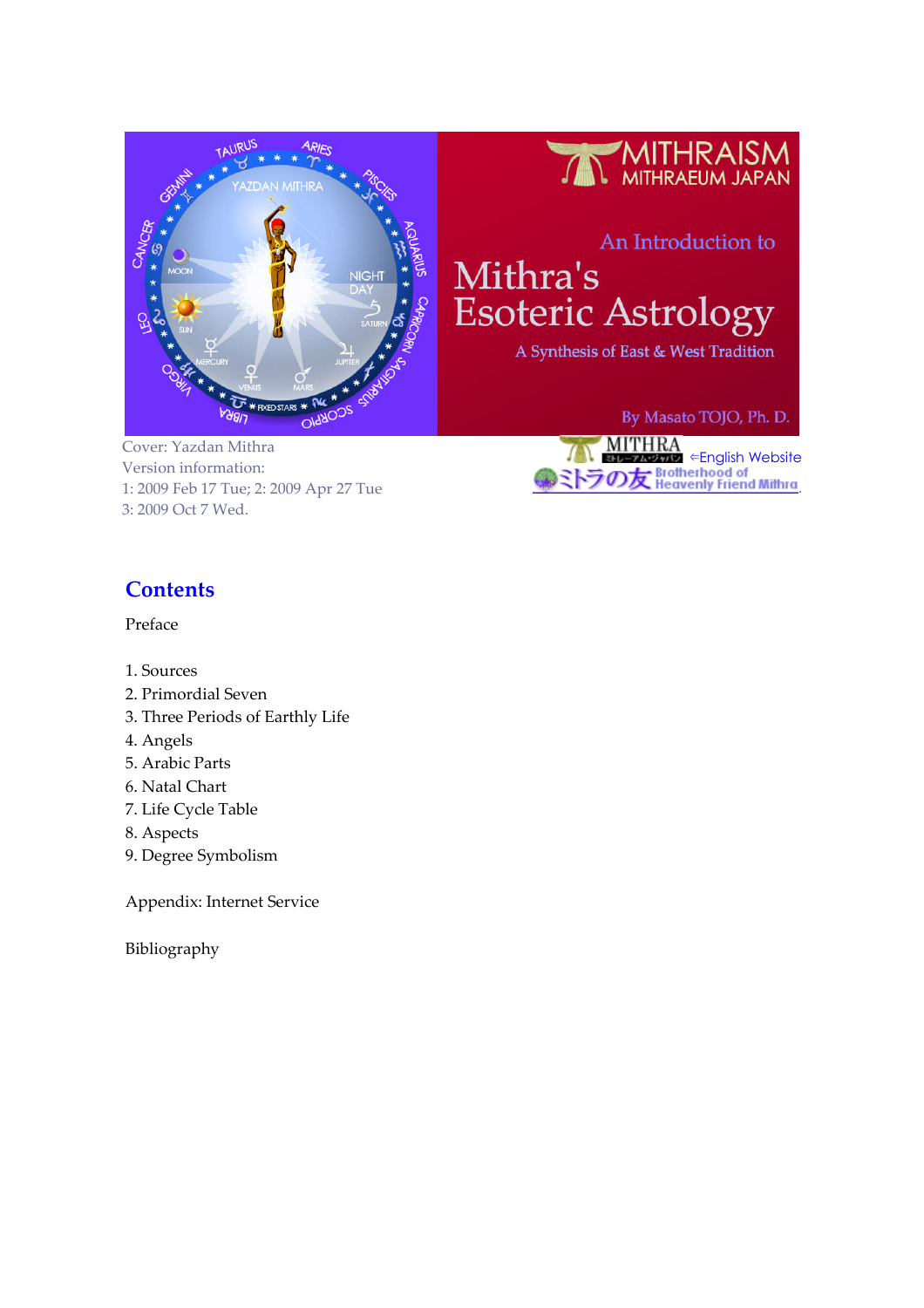# **Preface**

Mithra's esoteric astrology is developed using Japanese, Chinese, Iranian and Hellenistic sources which are relevant to Mithraic cosmology and astrology. It is a system of astrology widely used among the friends of Mithra in Japan. Commercial based internet service is also provided from Japanese major providers.

This article is a brief but comprehensive introduction to its sources and important elements.

#### 1. Sources

Textual sources of Mithra's esoteric astrology are surveyed. They are classified into (1) Japanese and Chinese, (2) Iranian and (3) Hellenistic.

### 2. Primordial Seven

Gods of astrology, namely seven planetary gods (seven week-day gods) of Mithraism in the Central Asia and Japan are introduced. Their relation to the Big Dipper and correspondence to the seven week-day gods of Roman Mithraism and the seven archangels of Yezidis are also introduced.

#### 3. Three Periods of Earthly Life

Mithra's esoteric astrology divides man's earthly life into three periods (night, dawn and day), and cast a horoscopes to each period. The characteristics of each period and the esoteric psychology behind this division are surveyed.

#### 4. Angels

Three periods are ruled by three gods (angels) respectively. Their role and identification methods are surveyed. The interpretation keys are also surveyed.

#### 5. Arabic Parts

Mithra's esoteric astrology uses two kinds of Arabic parts. Their characteristics are surveyed.

## 6. Natal Chart

The casting method of three horoscopes is introduced.

### 7. Life Cycle Table

For the life reading, Mithra's esoteric astrology makes "Life Cycle Table" using profection (1 sign 7 year) within the scheme of "three periods of earthly life". Life Cycle Table is introduced with a sample.

#### 8. Aspects

Definition, meaning and usage are surveyed. Influence of Vedic astrology is also referred.

#### 9. Degree Symbolism

Two kinds of degree symbols used in Mithra's esoteric astrology are surveyed. One is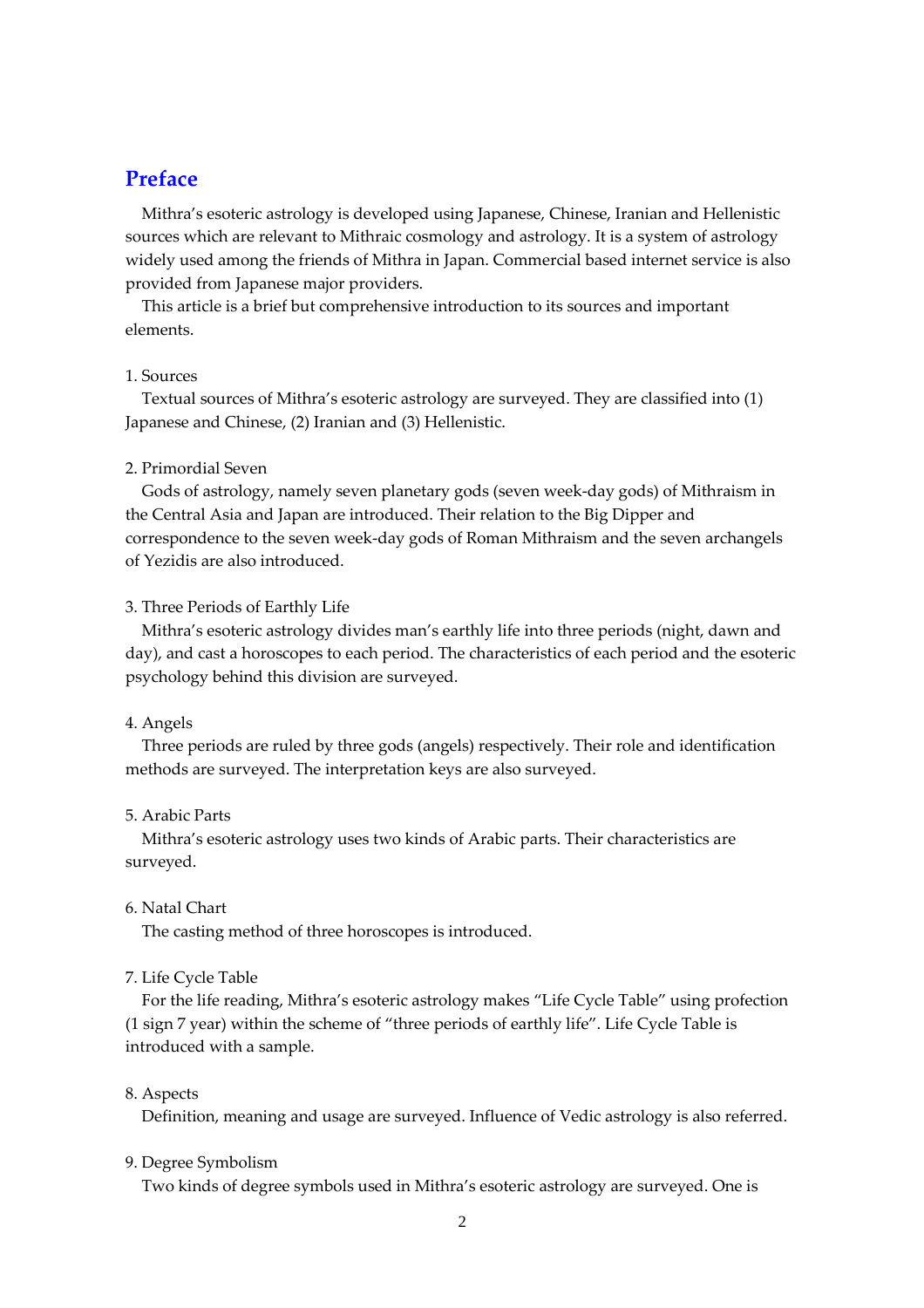based on Achaemenid calendar, the other is modern Sabian symbols.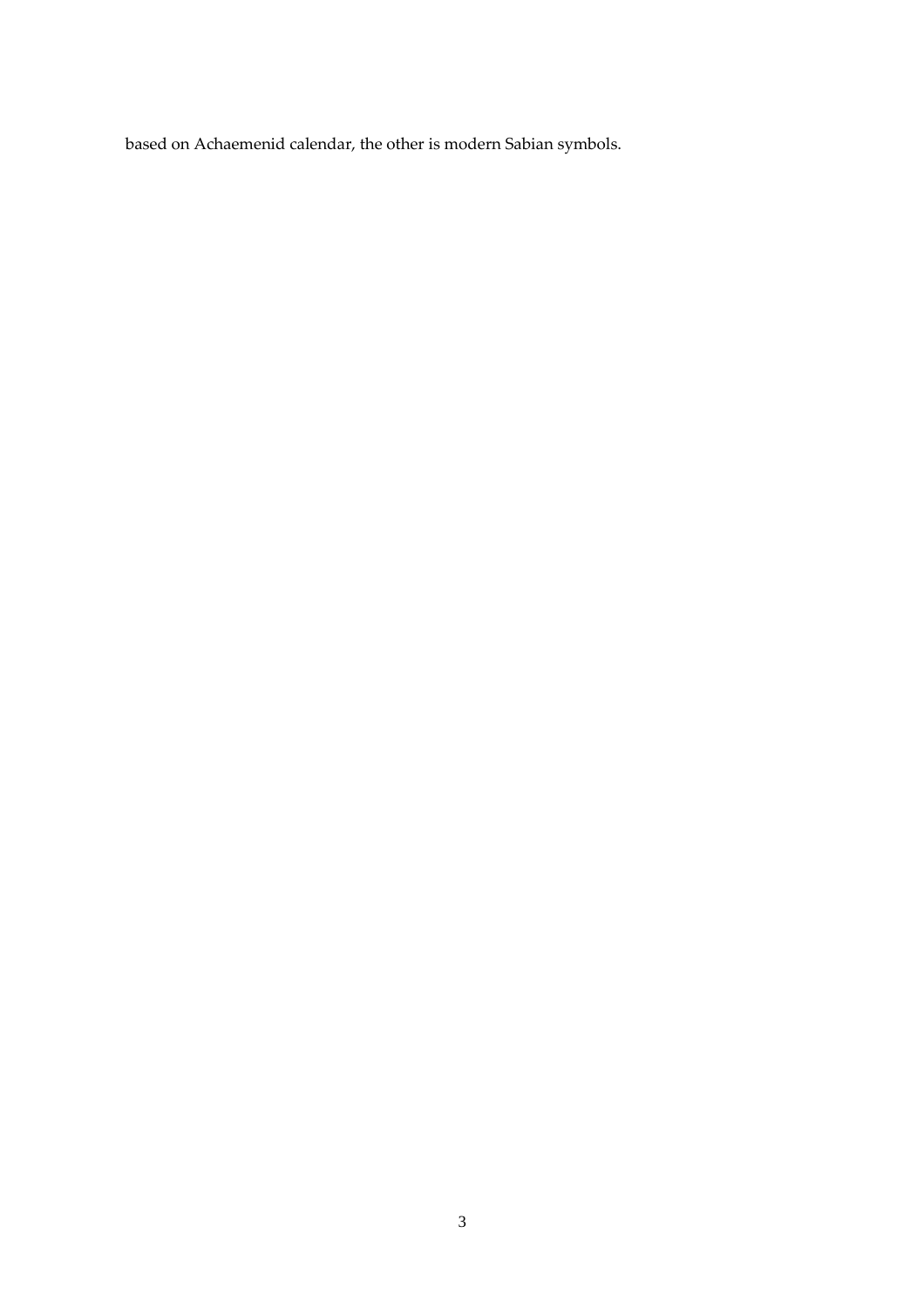## **1. Sources**

### **1. 1 Japanese and Chinese Sources**

#### *Sukuyôkyô* 宿曜経 **The Scripture about the Lunar Mansions and the Seven Planets**

This is a Buddhist scripture (sutra) on astrology, and is a dictation of what a Buddhist monk Amoghavajra 不空 (704-774) said by his disciple. Therefore there is no Sanskrit original. It gives detailed explanation on planets, dragon's head and tail, twelve signs and houses, manzils (lunar mansions), aspects, week-day and divination techniques used in the Central Asia. This scripture gives a complete table of correspondence among planets, Persian gods and Hindu gods. Therefore this is the most reliable textual source (Table 1). It is written that these are the gods worshipped by the Persians living in the Central Asia. It states that the great teacher Mani made Mihr (Mithra) 's-day (Sunday) holiday. They write it large with red ink on the calendar not to forget the day. On Mihr's-day everybody rest their work and wear white clothes to celebrate Mihr (Mithra).

| Week-day  | Planets | <b>Persian Gods</b>  | <b>Indic Gods</b>     |
|-----------|---------|----------------------|-----------------------|
| Sunday    | Sun     | Mithra 密             | Adithya 阿儞底耶          |
| Monday    | Moon    | Mah 莫                | Sôma 蘇摩               |
| Tuesday   | Mars    | Verethraghna 雲漢      | Anga-raka 鴦哦羅迦        |
| Wednesday | Mercury | Tyr 咥                | Budha 部陀              |
| Thursday  | Jupiter | Ohrmizd 温勿司 or Gav 鶻 | Brihaspati 勿哩訶婆跛底     |
| Friday    | Venus   | Anâhitâ 那歇           | Sukra 戌羯羅             |
| Saturday  | Saturn  | Kewan 枳院             | Shanaishwalaya 賒乃以室折羅 |

Table 1. Seven Week-day Gods in *Sukuyôkyô*

#### **Note**

Suku 宿 means the lunar mansions (manzils), you 曜 means the seven planets and kyô 経 means scripture (sutra). Therefore *Sukuyôkyô* means *the Scripture about the Lunar Mansions and the Seven Planets*.

#### *Teishiseian (Cheng-shih Hsing An)* 鄭氏星案 **The Treatise on Astrology by Cheng the Sage**

This is a textbook on astrology of the Central Asia (Sassanid time) and its Chinese adoption. It is written about 1350 based on older sources. It contains forty examples of forty sample horoscopes ranging from 1312 to 1376. The general description of the horoscopes and a deailed analysis of one of them, No. 37 are given in Walteres' *Chinese Astrology* (Chapter 10).

Using this and *Sukuyôkyô*, it is easy to reconstruct the astrology used among Mithraists in the Central Asia and China.

#### **Note**

Tei/Cheng 鄭 is a surname, shi/shih 氏 means the sage, sei/hsin 星 means stars, an/an 案 means treatise. Therefore *Teishi-seian* 鄭氏星案 means *The Treatise on Astrology by Cheng the Sage*. *Teishiseian* is Japanese pronunciation. *Cheng-shih Hsing An* is Chinese pronunciation.

#### **Genshikimyôdan** 玄旨帰命壇 **Initiation into the Secret Mystery of Returning to the Starry**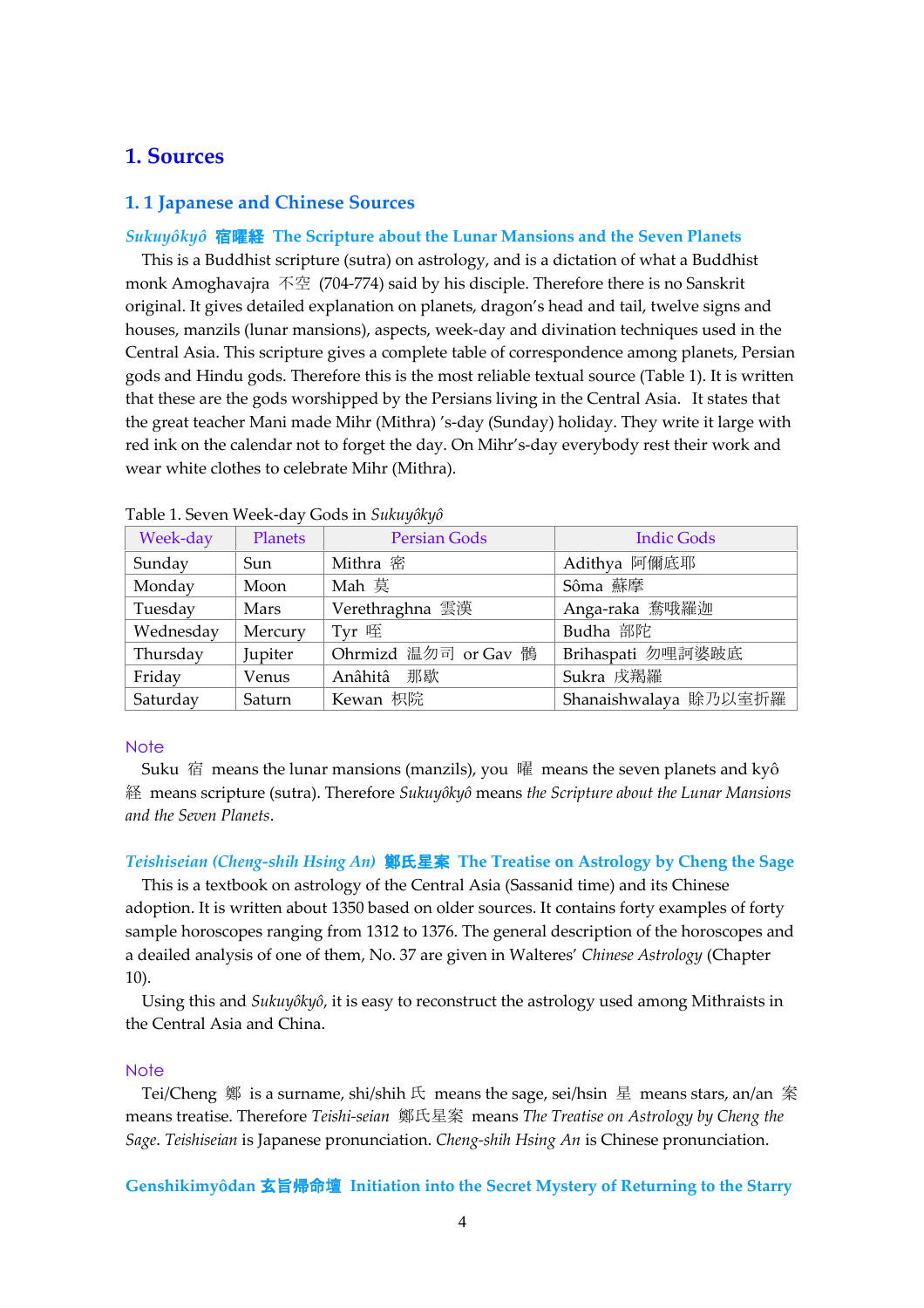#### **Realm**

This is the supreme mystery of Tendai sect 天台宗. Tendai sect is a branch of Mahayana Esoteric Buddhism, and is well known in its astrological doctrine. Its relation to Mithraism, see "Tendai Sect" in [An Introduction to the Simorghian Culture and Mithraism in the East](http://www.shamogoloparvane.net/An_Introduction_to_the_Simorghian_Culture_and_Mithraism_in_the_East_Asia_V2.pdf) [Asia](http://www.shamogoloparvane.net/An_Introduction_to_the_Simorghian_Culture_and_Mithraism_in_the_East_Asia_V2.pdf)

#### **Note**

Gen 玄 means secret, shi 旨 means doctrine and/or mystery, ki 帰 means "returning", myô 命 means "starry realm" or Hakk, dan 壇 means ritual place of initiation. Therefore Genshi-kimyô-dan 玄旨帰命壇 means *Initiation into the Secret Mystery of Returning to the Starry Realm*.

#### *Hishô* 秘鈔 **Extracts from Secret Mystery**

This is also a scripture of Tendai sect. It is a record of important points of oral tradition.

#### **Note**

Hi 秘 means secret, shô 鈔 means extracts. Therefore Hishô 秘鈔 means *Extracts from Secret Mystery*.

### **1. 2 Iranian Sources**

Abû Ma'šar (787-886) is a famous Persian astrologer, astronomer and mathematician. He learned astrology in Harran. The religion of the Harranian magi has close relation to Roman Mithraism.

#### **Abû Ma'šar.** *Kitab al-mudkhal al-kabîr ilâ ahkâm al-nugûm*

English title is *The Abbreviation of the Introduction to Astrology*. This is a comprehensive work on astrology. It gives detailed explanation on conjunction, aspects, and Arabic parts.

### **Abû Ma'šar.** *Kitâb al-Milal wa-d-Duwal*

English title is *On Historical Astrology, The Book of Religions and Dynasties (On the Great Conjunctions)*. This is a work on astrological prediction.

#### **Achaemenid Calendar**

Iranian calendar is a limitless fountain of esoteric philosophy and astrology.

#### *Ketab-e haftan (haft sirr)*

This is an encyclopedic text edited by the author in 2000, and contained in Tojo's *Qewl –Holy Book of Mithra*. Characteristics of the seven archangels (haftan) of the Yezidis are described.

#### *Ketab-e navan haftan (haft sirr)*

This is a text edited by the author in 2003, and contained in Tojo's *Qewl –Holy Book of Mithra*. Manthras of the seven archangels (haftan) of the Yezidis are described.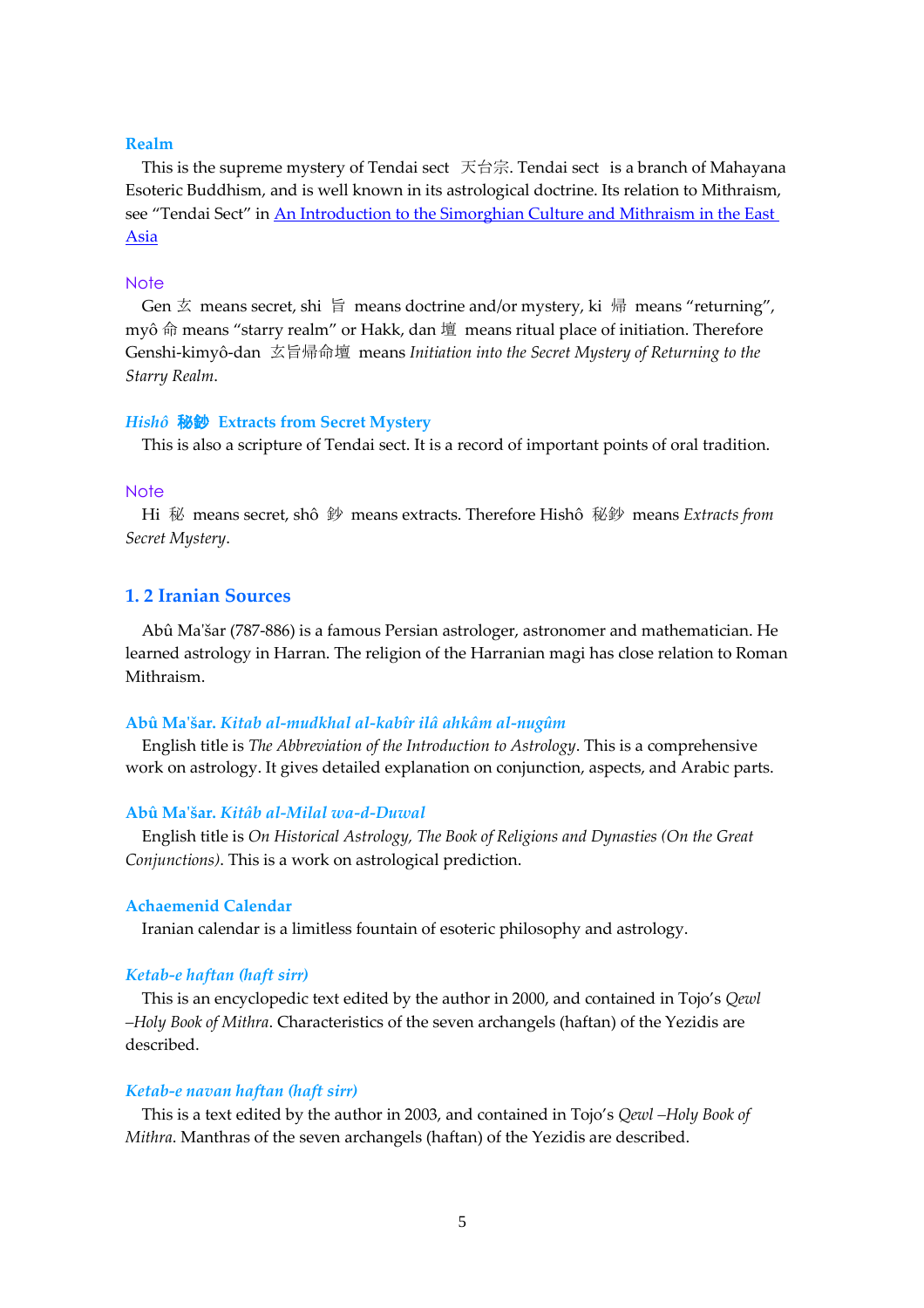## **1. 3 Hellenistic Sources**

Hellenistic texts are not confirmed to be used by the magi of Roman Mithraism. However the author thinks these texts should not be disregarded.

### **Plato.** *Timaeus*

Creation of Cosmos: 31B-C, 36C-E, 41A, 7 Fixed Stars: 36C, 40A-B, 38C Seven Planets: 36C, 37B-38C, 37E-38A, 41D Spirit, Soul & Body: 48-49 Creation of Man & Transmigration: 41-42

#### *Corpus Hermeticum*

General: I Primordial Seven: II:13; III:2-7 Arabic Parts & Daimons: XVI:1; XVI:13-16

## *Latin Asclepius I*

Creatures: 2a, 2b, 3b The Sun God: 3c, 4, 6b, 7b, 8 Heavenly Pattern (Model) and Individuality: 4 Daimons: 4-5 Spirit, Soul & Body: 6b, 7b The Sun God and Man: 8

## *Latin Asclepisu III*

God: 14b Daimons: 19b, 27c-b, 19c

#### **Origen.** *Contra Celsus*

Seven Planets: 6.22

#### **Julius Firmicus Maternus.** *Matheseos*

God: 1.10.14 Cosmos: 1.5.7 Planets: 1.5.6-7 Creatures: 1.5.6-7 Human Beings: 1.7.21-22 Astrology: 1.4.5

# **2. Primordial Seven**

They are called Seven Week-day Gods 七曜神\* and/or Seven Rulers 七政\* in the East Asian scriptures. These gods (archangels) serve for Lord God Mithra to give the world the order and the prosperity. They rule the world in rotation.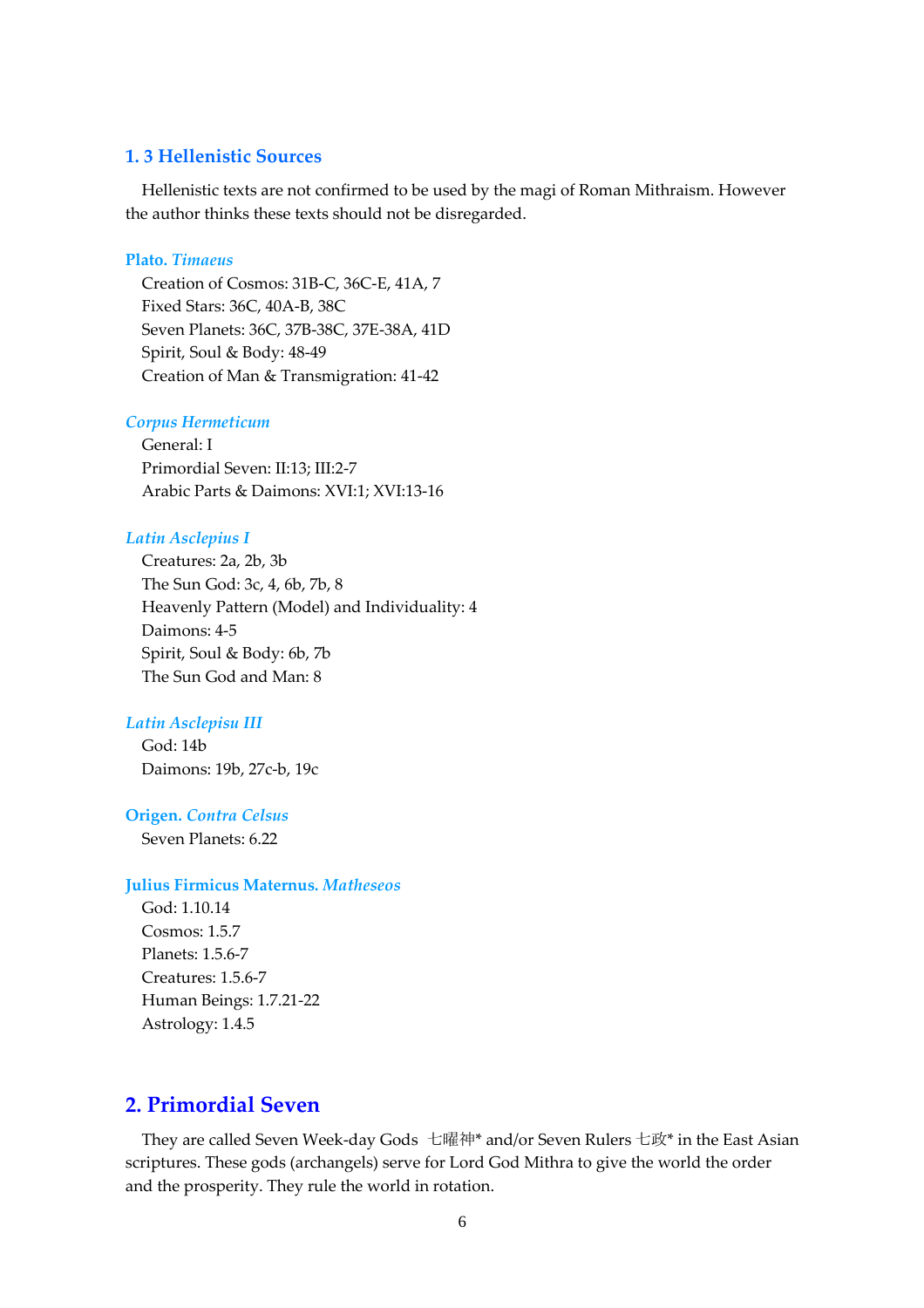In the East Asian sources, Primordial Seven are linked to seven stars of the Big Dipper (Ursa Major). Mithra the Lord God of Heaven corresponds to the polar star, Primordial Seven correspond to the seven stars of the Big Dipper respectively. Seven planets are their tools to preside the cosmos. It reminds us of the seven pole gods in *Mithras Liturgy*.

\* Seven Week-day Gods 七曜神: Shichiyôshin. Shichi 七 means seven, yô 曜 means week-day and/or planets, shin 神 means gods, therefore Shichiyôshin means Seven Week-day Gods.

\*Seven Rulers 七政: Shichi 七 means seven, sei 政 means rulers, therefore Shichisei means Seven Rulers.

| <b>Seven</b>   | Trans-            | Japan & the   | Roman       | Yezidi    |
|----------------|-------------------|---------------|-------------|-----------|
| <b>Planets</b> | <b>Saturnians</b> | Central Asia* | Mithraism   |           |
| Sun            | Pluto             | Mithra        | Sol/Mithras | 'Azazel   |
| Moon           |                   | Mah           | Luna        | Dardâ'il  |
| Mars           | Uranus            | Bahram        | Mars        | 'Israfil  |
| Mercury        |                   | Tyr           | Mercurius   | Shemnâ'il |
| Jupiter        | Neptune           | Ohrmizd       | Jupiter     | Azra'il   |
| Venus          |                   | Anahita       | Venus       | Jibri'l   |
| Saturn         |                   | Kevan         | Saturn      | Mika'il   |

#### Table 2 Primordial Seven of Mithraism

\*According to *Sukuyôkyô* 宿曜経

### Note 1

There are explanations on dragon's head (the north node of the Moon) and tail (the south node of the Moon) in *the Sutra on Houses and Planets*. Dragon's head is called Ragô 羅睺, dragon's tail is called Keito 計都. They are transcriptions of Sanscrit Rahu and Ketu respectively. Dragon's head relates into life of the native benefits due to karma. Dragon's tail relates into the life of the native karmic consequences which present difficulties.

#### Note 2

In modern Theosophy they are called the Seven Rays. Its relation to Primordial Seven is explained in [Theosophy: A Modern Revival of the Simorghian Culture](http://www.shamogoloparvane.net/Theosophy_A_Modern_Revival_of_the_Simorghian_Culture.pdf).

# **3. Three Periods of Earthly Life**

### **3. 1 Outline**

Mithra's esoteric astrology divides man's earthly life into three periods. This is an adoption of Iranian tradition (frasho kereti, frashegird). According to Zoroastrianism and Manichaeism, the lifespan (Great Cycle) of the Cosmos is nine thousands years. It is divided into three equal cycles. The span of each cycle is three thousands of years. The first cycle is called bundahishn (time of creatrion), the second gumêzishn (time of mixture) and the third wizârishn (time of separation) (Bundahishn, 1:20). In Milo-ism (Chinese Mithraism), the cycle is called yang 陽, for a cycle is moved by a yang energy. The first cycle is called the blue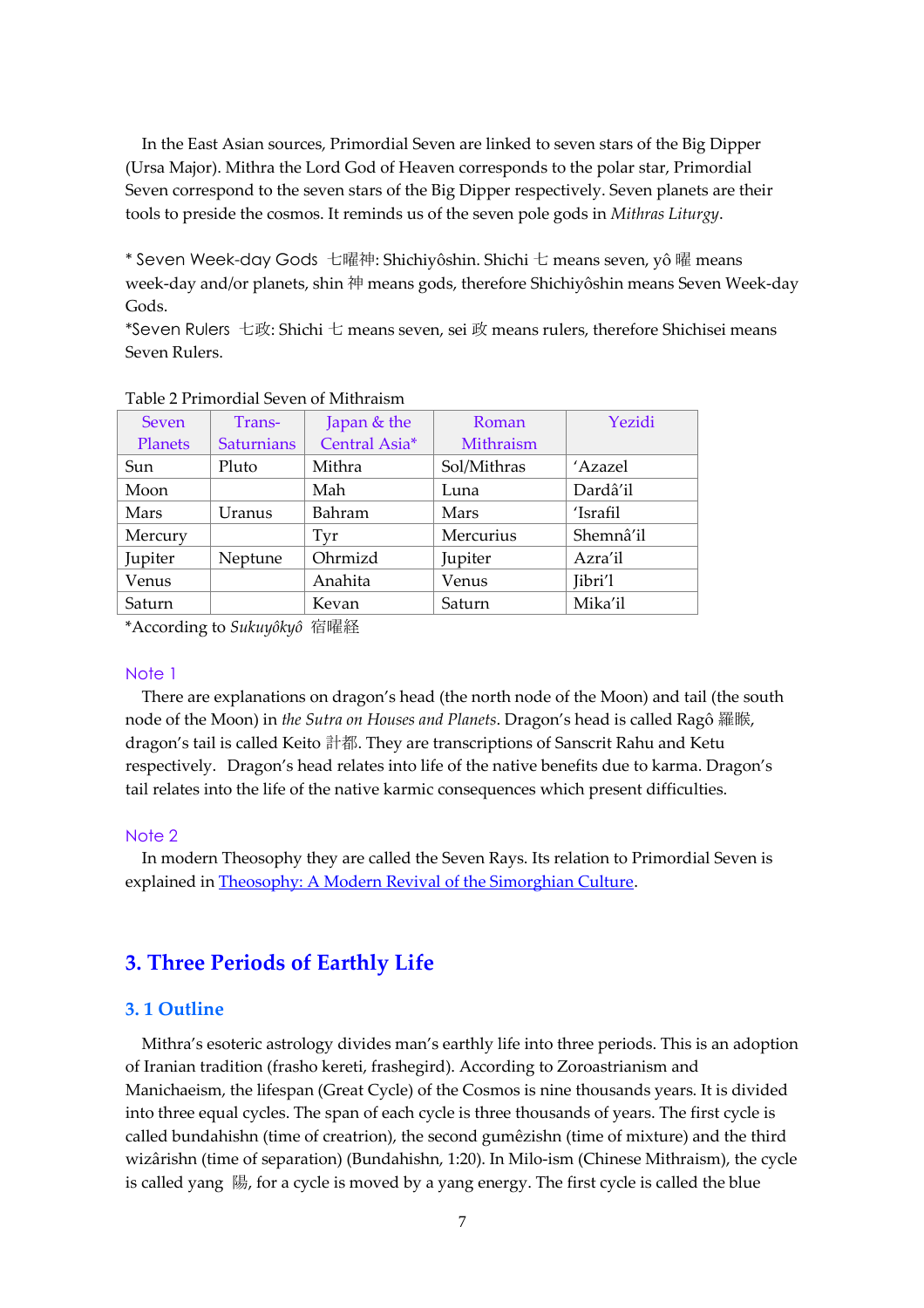yang 青陽, the second the red yang 赤陽 and the third the white yang 白陽. Qing 青 means blue, chi  $\#$  means red and bei  $\#$  means white.

Mithra's esoteric astrology adopts this macrocosmic scheme to microcosmos, namely man, and incorporates Tendai sect's secret doctrine and the Hellenistic esoteric psychology on the development of a soul (ego) within this scheme.

The earthly life is divided into three periods: night, dawn and day. In the night period, the lower ego develops under the protection of the angel of the lower ego. The higher ego is still sleeping in the body. This is the period for preparation. In the dawn period, the higher ego wakes. It grows under the protection of the guardian angels. A harsh struggle occurs between the higher ego and the lower ego. In almost case, the higher ego wins. This is the period to live for the society through vocation. In the day period, higher ego purifies itself under the guide of the angel of the spirit. This is the period to live for oneself to enrich own life.

When a human-being is born on the earth, four of Primordial Seven becomes his/her angel of night (one), dawn (two) and day (one). These four rule a certain life period respectively.

### **3. 2 The Night Period**

The young ages (1-21) are called the night period. It is the night of the ego, for the true-ego is still so immature that it is ruled by the pseudo-ego. The pseudo-ego is created by the angel of night, and controlled by the moon ray. The identification of one's angel of night of is made using the lunar mansions (manzil). The angel of night rules activity, courage, breakthrough and physical strength. Both the sun and the ascendant are by-players during this period.

### **3. 3 The Dawn Period**

The middle ages (22-42) are called the dawn period. It is the dawn of true ego. A harsh battle occurs between the true-ego and the pseudo-ego. The true-ego gradually took the control of body under the help of his/her guardian angel (angels of dawn). The guardian angel uses the part of the fortune and the ascendant. He also helps the true-ego to discover the way to contribute society through vocation. The power of the moon decreases gradually, the power of the Sun increases in reverse until the two harmonizes during this period.

#### First guardian angel

The identification is made using the birthday ruler (week-day ruler) table. He rules contract, morality and steadfastness. He gives protection of all kinds. His protection makes a person somewhat conservative. He leaves that which is essential and cast away the rests.

#### Second guardian angel

The identification is made using the combination of the birth time and the week-day ruler. He rules health, long life and purification of passion/lustrous desire.

#### **3. 4 The Day Period**

The old ages (43-) are called the day period. It is also called the day of the ego. In this period the angel of day supplies us vital energy for long life via the Sun. He gives advices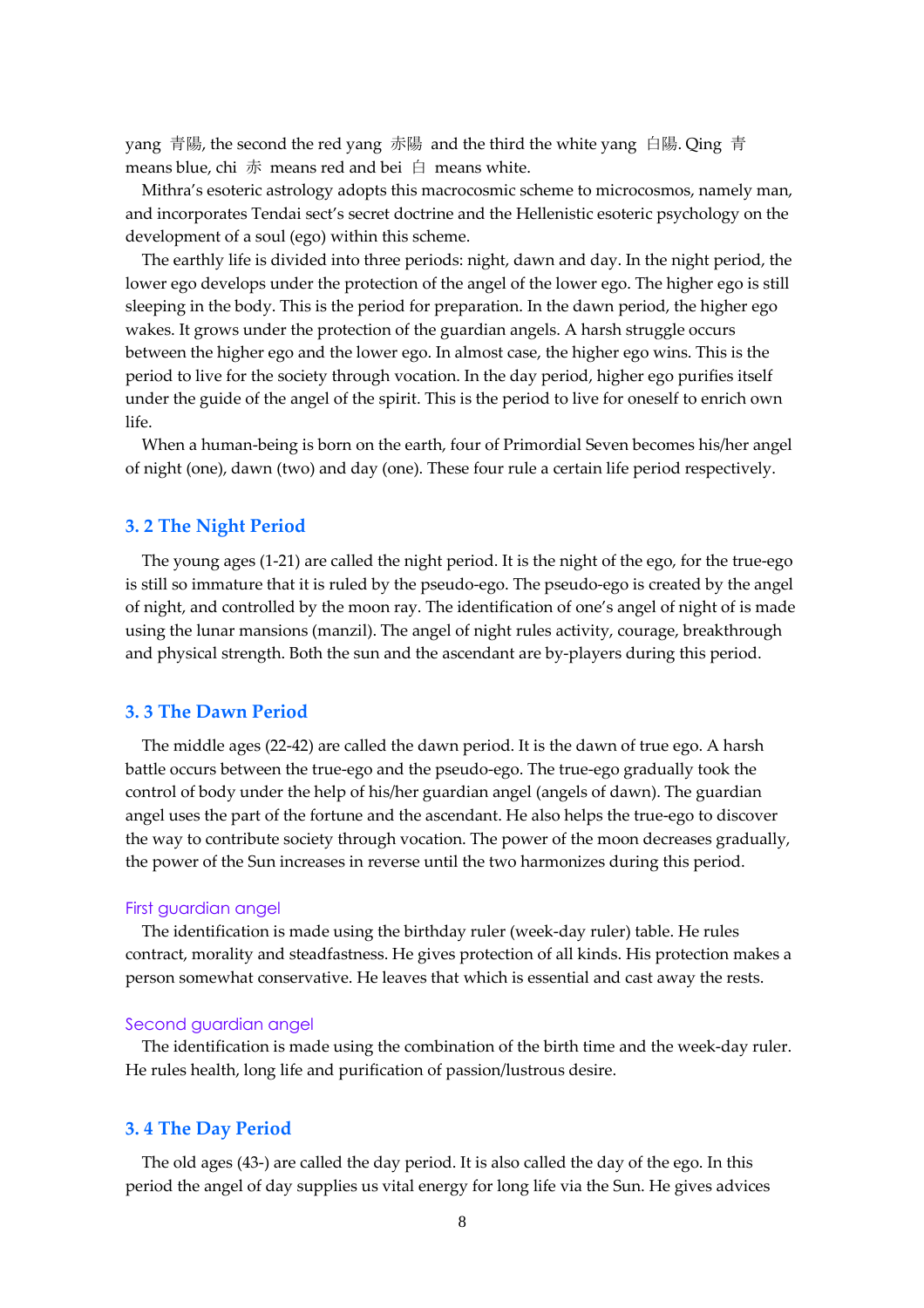what a human-being should do to purify his/her soul (ego) before to meet God (Mithra). He let us prepare to say to Lord God Mithra, "I have lived as much as I can. I did my best" in His presence. The identification of the angel of the day is made using the birth day zodiacal degree. He rules money, finance, job, vocation and learning.

# **3. 5 Theosophical Interpretation**

Mithra's esoteric astrology is developed using astrological sources relevant to Mithraism alone. However, there is a parallel with astrology of Theosophy (astrology of the Seven Rays). The reason behind it is that both have grown from the same platform (Indo-Iranian tradition\*). In Theosophy, the angel of night is called the personality ray, and the angel of dawn is called the soul ray. They play the same role in our earthly life as the angels play. But there is no correspondence to the angel of day. The methods for the identification of rays are different from Mithra's esoteric astrology.

\*Indo-Iranian tradition: See [Theosophy: A Modern Revival of the Simorghian Culture](http://www.shamogoloparvane.net/Theosophy_A_Modern_Revival_of_the_Simorghian_Culture.pdf).

# **3. 6 Summary Table**

| <b>Three Periods</b>       | Night                 | Dawn                   | Day                |
|----------------------------|-----------------------|------------------------|--------------------|
| <b>Ruling Angels</b>       | Angel of night        | Angel of dawn          | Angel of day       |
|                            | (Angel of lower ego)  | (Angel of higher ego)  | (Angel of spirit)  |
|                            | (Fallen angel)        | (Guardian angel)       | (Myôjô 明星)         |
|                            | (Ganshinshô 元神星)      | (Honmyôshô 本命星)        |                    |
|                            | (Personality Ray)     | (Soul Ray)             |                    |
| <b>Mystic Body (Ruled)</b> | Astral body           | Mental Body            | Buddhic Body       |
| Focus                      | Moon                  | Acsendant              | Sun                |
|                            |                       | Pearl (Lot of Fortune) |                    |
| Living                     | Live for parents      | Live for community     | Live for oneself   |
|                            |                       | (through one's         | Live for God       |
|                            |                       | vocation)              |                    |
| Ego (Consciousness)        | Pseudo-ego            | True Ego (growing)     | True Ego (Matured) |
|                            | (True ego is ruled by |                        |                    |
|                            | the pseudo-ego.)      |                        |                    |
| Genshikimyôdan             | Mahâsthâmaprâpta      | Avalokiteśvara 観音      | Amitâbha 阿弥陀       |
| (Ruling Gods)              | 大勢至                   | (Teireita 丁令多)         | (Matara 摩多羅*)      |
|                            | (Nishita 爾子多)         |                        |                    |
| Genshikimyôdan             | Moon 月                | Sun 日                  | Light 明*           |
| (Symbolic Planets)         |                       |                        |                    |
| <b>Roman Mithraism</b>     | Cautopates            | Cautes                 | Mithras            |
| (Ruling Gods)              |                       |                        |                    |
| Manichaeism                | Rashnu                | Sraosha                | Mithra             |
| (Ruling Gods)              |                       |                        |                    |

Table 3 Three Angels and Their Guardian Gods in the Japanese Scriptures

\*Matara 摩多羅: This is considered to be a transcription of the name of Mithra among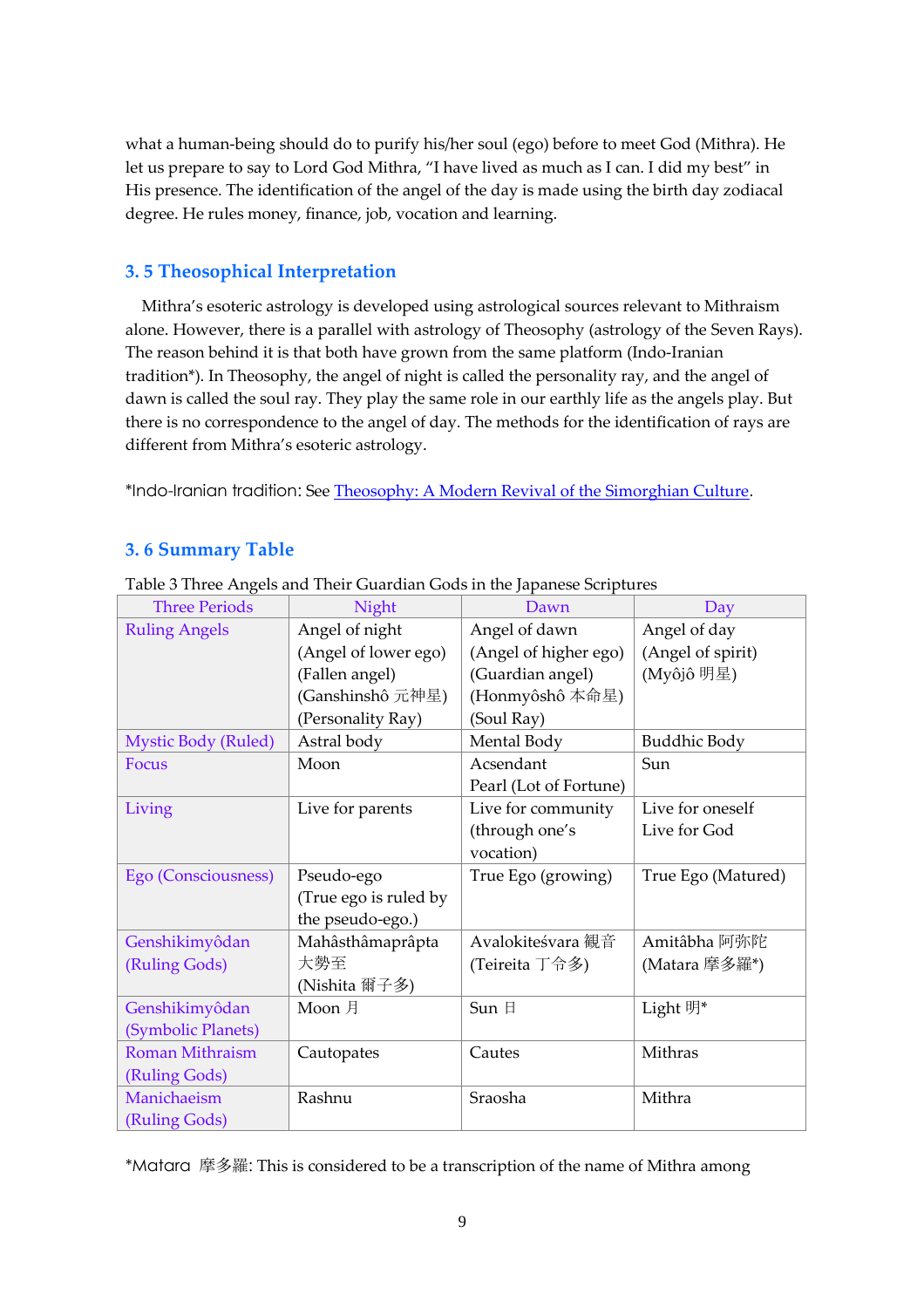Japanese occultists.

\*Light 明: This Chinese character is a synthesis of the moon 月 and the Sun 日. It is a symbol of the central spiritual Sun.

# **4. Angels**

## **Angel of Night**

Angel of night rules the moon during the night period. Therefore the ruler of the lunar mansion in which the natal moon resides becomes one's angel of night.

The keys for interpretation:

Moon The planet(s) ruled by one's angel of night The lot ruled by one's angel of night

For example if one's moon resides in Aquarius, and one's angel of night is Tyr/Mercurius/ Shemnâ'il, one's moon is affected by Tyr/Mercurius/ Shemna'il. Therefore in case of interpreting the moon in Aquarius, one should interpret it as if Mercury in Aquarius.

| $\epsilon$          | $\omega$  |           |                            |                             |                               |                                    |
|---------------------|-----------|-----------|----------------------------|-----------------------------|-------------------------------|------------------------------------|
| Japan & the         | Roman     | Yezidis   | <b>28 Lunar Mansions</b>   |                             |                               |                                    |
| <b>Central Asia</b> | Mithraism |           |                            | H                           | Ш                             | IV                                 |
| Kevan               | Saturnus  | Mîkâ′îl   | $\gamma$ 0°-13°            | $\odot$ 0°-13°              | $\triangle 0^{\circ}$ -13°    | $V30^\circ-13^\circ$               |
| Mithra/Hvar         | Sol       | 'Azazel   | $\gamma$ 13°-26°           | $\textcircled{3}$ 13°-26°   | $\triangle$ 13°-26°           | $\nu$ 3 13°-26°                    |
| Mah                 | Luna      | Dardâ'il  | $\gamma$ 26°- $\forall$ 9° | $\mathbf{\degree}$ 26°-819° | $\triangle$ 26- $m$ 9         | $1326^\circ - 339^\circ$           |
| Bahram              | Mars      | Isrâfîl   | $\forall$ 9°-21°           | $\Omega$ 9°-21°             | $m_{.}$ 9°-21°                | $\approx 9^{\circ} - 21^{\circ}$   |
| Tyr                 | Mercurius | Shemnâ'il | $\forall$ 21°- $\pi$ 4°    | $\Omega$ 21°-1174°          | $m$ 21°- $\leftrightarrow$ 4° | $\approx 21^{\circ} - 004^{\circ}$ |
| Ohrmizd             | Jupiter   | 'Azrâ'il  | $\text{II}$ 4°-17°         | $mp 4^{\circ} - 17^{\circ}$ | $\leftrightarrow$ 4°-17°      | 00 $4^{\circ}$ -17 $^{\circ}$      |
| Anahita             | Venus     | Jibr'il   | <b>II</b> 17°-30°          | $mp 17^\circ - 30^\circ$    | $\leftrightarrow$ 17°-30°     | 00 $17^{\circ} - 30^{\circ}$       |

Table 4 Angel of Night and Lunar Mansions

## **Angels of Dawn**

Angel of dawn rules the Ascendant during the dawn period. There are several methods to identify one's angel of dawn from the Acsendant. The first method uses table 5. The second method uses table 6. The second method is useful even if one doesn't know one's birth time. There also is third method. It uses the ruler of the Ascendant sign. The ruler of the ruling planet of the Ascendant sign becomes one's angel of dawn. If there is an ascending planet, then the ruler of the ascending planet becomes one's angel of dawn. Mithra's esoteric astrology recommends to use one of these three methods at one's own choice.

The keys for interpretation:

Ascedndant Pearl (Part of Fortune) The planet(s) ruled by one's angel of dawn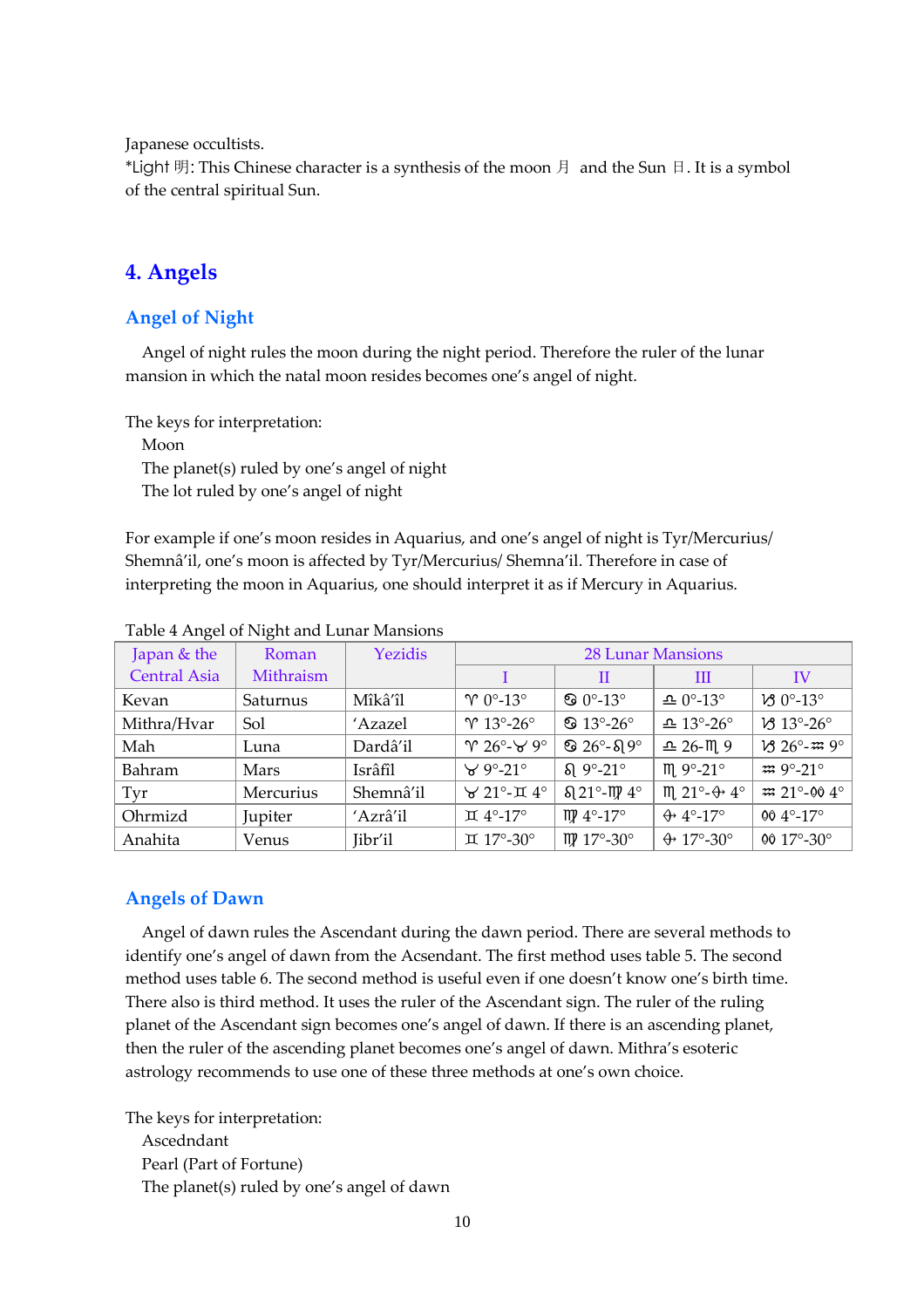The lot ruled by one's angel of dawn

| Day              | Sun                         | Mon                                                                                                            | Tue                         | Wed               | Thu                          | Fri               | Sat                                                                                                            |
|------------------|-----------------------------|----------------------------------------------------------------------------------------------------------------|-----------------------------|-------------------|------------------------------|-------------------|----------------------------------------------------------------------------------------------------------------|
| 1 Aries          | $\odot$                     | $\mathcal{D}% _{T}=\mathcal{D}_{T}\!\left( a,b\right) ,\ \mathcal{D}_{T}=\mathcal{D}_{T}\!\left( a,b\right) ,$ | ♂                           | $\breve{\varphi}$ | $\sqrt{4}$                   | $\overline{P}$    | $\boldsymbol{h}$                                                                                               |
| 2 Taurus         | $\overline{P}$              | $\boldsymbol{h}$                                                                                               | $\odot$                     | $\mathcal{D}$     | $\vec{\delta}$               | $\breve{\varphi}$ | $2\underline{\mathfrak{l}}$                                                                                    |
| 3 Gemini         | $\breve{\varphi}$           | $\sqrt{2}$                                                                                                     | $\overline{P}$              | $\boldsymbol{h}$  | $\odot$                      | $\mathcal{D}$     | $\vec{C}$                                                                                                      |
| 4 Cancer         | $\mathcal{D}$               | े                                                                                                              | $\breve{\varphi}$           | $\sqrt{2}$        | $\overline{P}$               | $\boldsymbol{h}$  | $\odot$                                                                                                        |
| 5 Leo            | $\boldsymbol{h}$            | $\odot$                                                                                                        | $\mathcal{D}$               | ♂                 | $\breve{\varphi}$            | $2\mathfrak{l}$   | $\overline{P}$                                                                                                 |
| 6 Virgo          | $\ensuremath{\mathfrak{A}}$ | $\overline{P}$                                                                                                 | $\boldsymbol{h}$            | $\odot$           | $\mathcal{D}$                | $\vec{\delta}$    | $\breve{\varphi}$                                                                                              |
| 7 Libra          | ♂                           | $\breve{\varphi}$                                                                                              | $\sqrt{2}$                  | $\overline{P}$    | $\boldsymbol{h}$             | $\odot$           | $\mathcal{Y}$                                                                                                  |
| 8 Scorpio        | $\odot$                     | $\mathcal{D}$                                                                                                  | े                           | $\breve{\varphi}$ | $2\hspace{-1.5pt}1$          | $\overline{P}$    | $\boldsymbol{h}$                                                                                               |
| 9 Sagittarius    | $\overline{P}$              | $\boldsymbol{h}$                                                                                               | $\odot$                     | $\mathcal{D}$     | े                            | $\breve{\varphi}$ | $\ensuremath{\mathsf{2}\mathrm{I}}$                                                                            |
| 10 Capricorn     | $\breve{\varphi}$           | $\sqrt{2}$                                                                                                     | $\overline{P}$              | $\boldsymbol{h}$  | $\odot$                      | $\mathcal{D}$     | $\vec{C}$                                                                                                      |
| 11 Aquarius      | $\mathcal{D}$               | ♂                                                                                                              | $\breve{\varphi}$           | 2                 | $\varphi$                    | $\boldsymbol{h}$  | $\odot$                                                                                                        |
| <b>12 Pisces</b> | $\boldsymbol{h}$            | $\odot$                                                                                                        | $\mathcal{D}$               | ♂                 | $\breve{\varphi}$            | $2\mathfrak{l}$   | $\varphi$                                                                                                      |
| Night            |                             |                                                                                                                |                             |                   |                              |                   |                                                                                                                |
| 1 Aries          | 4                           | $\overline{P}$                                                                                                 | $\boldsymbol{h}$            | $\odot$           | $\mathcal{D}$                | ♂                 | $\breve{\varphi}$                                                                                              |
| 2 Taurus         | ♂                           | $\breve{\varphi}$                                                                                              | $2\underline{\mathfrak{l}}$ | $\overline{P}$    | $\boldsymbol{h}$             | $\odot$           | $\mathcal{D}% _{T}=\mathcal{D}_{T}\!\left( a,b\right) ,\ \mathcal{D}_{T}=\mathcal{D}_{T}\!\left( a,b\right) ,$ |
| 3 Gemini         | $\odot$                     | $\mathcal{D}$                                                                                                  | ♂                           | $\breve{\varphi}$ | $2\mathsf{I}$                | $\overline{P}$    | $\boldsymbol{h}$                                                                                               |
| 4 Cancer         | $\overline{P}$              | $\boldsymbol{h}$                                                                                               | $\odot$                     | $\mathcal{D}$     | े                            | $\breve{\varphi}$ | $\mathfrak 2$                                                                                                  |
| 5 Leo            | $\breve{\varphi}$           | $\ensuremath{\mathsf{2}\mathrm{I}}$                                                                            | $\overline{P}$              | $\boldsymbol{h}$  | $\odot$                      | $\mathcal{D}$     | $\vec{\delta}$                                                                                                 |
| 6 Virgo          | $\mathcal{D}$               | े                                                                                                              | $\breve{\varphi}$           | $\sqrt{2}$        | $\overline{P}$               | $\boldsymbol{h}$  | $\odot$                                                                                                        |
| 7 Libra          | $\boldsymbol{h}$            | $\odot$                                                                                                        | $\mathcal{D}$               | $\vec{C}$         | $\overline{\check{\varphi}}$ | $2\mathsf{I}$     | $\overline{P}$                                                                                                 |
| 8 Scorpio        | $2\underline{\mathfrak{l}}$ | $\overline{P}$                                                                                                 | $\boldsymbol{h}$            | $\odot$           | $\mathcal{D}$                | ♂                 | $\breve{\varphi}$                                                                                              |
| 9 Sagittarius    | ♂                           | $\breve{\varphi}$                                                                                              | $\overline{4}$              | $\overline{P}$    | $\boldsymbol{h}$             | $\odot$           | $\mathcal{D}$                                                                                                  |
| 10 Capricorn     | $\odot$                     | $\mathcal{D}$                                                                                                  | ♂                           | $\breve{\varphi}$ | $2\mathfrak{l}$              | $\varphi$         | $\boldsymbol{h}$                                                                                               |
| 11 Aquarius      | $\overline{P}$              | $\boldsymbol{h}$                                                                                               | $\odot$                     | $\mathcal{D}$     | ♂                            | $\breve{\varphi}$ | $\ensuremath{\mathfrak{A}}$                                                                                    |
| <b>12 Pisces</b> | $\breve{\varphi}$           | $\overline{2}$                                                                                                 | $\overline{P}$              | $\boldsymbol{h}$  | $\odot$                      | $\mathcal{D}$     | $\overline{c}$                                                                                                 |

Table 5 First Angel of Dawn

# Note

Japan & the Central Asia:

☉=Mithra/Hvar, ♀=Anahita, ☿=Tyr, ☽=Mah, ♄=Kevan, ♃=Ohrmizd (Ahura Mazda), ♂=Bahram

Roman Mithraism:

☉=Sol, ♀=Venus, ☿=Mercurius, ☽=Luna, ♄=Saturnus, ♃=Jupiter, ♂=Mars Yezidi:

☉='Azazel, ♀=Jibr'il, ☿=Shemnâ'il, ☽=Dardâ'il, ♄=Mîkâ'îl, ♃='Azrâ'il, ♂=Isrâfîl

| Japan & the         | Roman     | Yezidi    | <b>Birthday</b> |
|---------------------|-----------|-----------|-----------------|
| <b>Central Asia</b> | Mithraism |           |                 |
| Kevan               | Saturnus  | 'Azazel   | Sunday          |
| Mithra/Hvar         | Sol       | Jibr'il   | Friday          |
| Mah                 | Luna      | Shemnâ'il | Wednesday       |
| Bahram              | Mars      | Dardâ'il  | Monday          |
| Tyr                 | Mercurius | Mîkâ'îl   | Saturday        |

## Table 6 First Angel of Dawn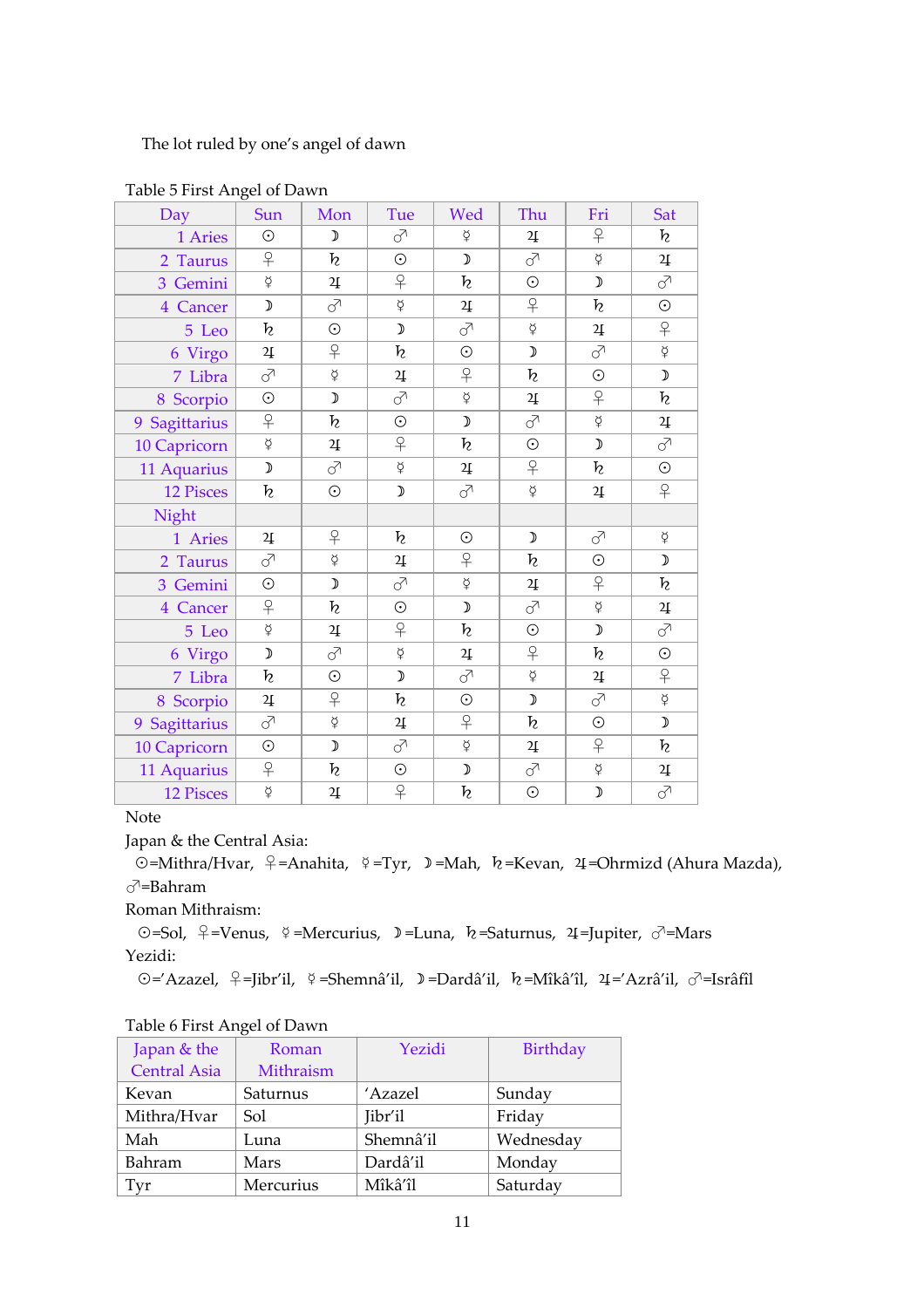| )hrmizd | <i>upiter</i> | Azrâ'il | Thursday |
|---------|---------------|---------|----------|
| Anahita | Venus         | Isrâfîl | Tuesday  |

# **Angel of Day**

Angel of day rules the Sun during the day period. Therefore one's angel of day is identified from the position of the Sun using table 7. The table is taken from *Sukuyôkyô* and *Genshikimyôdan*.

The keys for interpretation:

Sun

The planet(s) ruled by one's angel of day

The lot ruled by one's angel of day

For example if one's sun resides in Leo, and one's angel of day is Kevan/Saturnus/Mîkâ'îl, one's moon is affected by Kevan/Saturnus/Mîkâ'îl. Therefore in case of interpreting the Sun in Leo, one should interpret it as if Saturn in Leo.

| Animal       | Planet            | Period       | Zodiacal                    | Period        |
|--------------|-------------------|--------------|-----------------------------|---------------|
| <b>Signs</b> |                   |              | Sign                        |               |
| Rat          | $\odot$           | Dec 7-Jan 6  | $\bigoplus$                 | Dec 7-Dec 21  |
| 子            |                   |              | Ŋ                           | Dec 22-Jan 6  |
| Ox           | $\overline{P}$    | Jan 7-Feb 4  | VS                          | Jan 7-Jan 21  |
| 丑            |                   |              | $\boldsymbol{\mathfrak{m}}$ | Jan 22-Feb 4  |
| <b>Tiger</b> | $\breve{\varphi}$ | Feb 5-Mar 6  | $\ddot{x}$                  | Feb 5-Feb 18  |
| 寅            |                   |              | 00                          | Feb 19-Mar 6  |
| Rabbit       | $\mathcal{D}$     | Mar 7-Apr 5  | 00                          | Mar 7-Mar 20  |
| 卯            |                   |              | $\gamma$                    | Mar 21-Apr 5  |
| Dragon       | $\boldsymbol{h}$  | Apr 6-May 6  | $\gamma$                    | Apr 5-Apr 20  |
| 辰            |                   |              | $\forall$                   | Apr 21-May 6  |
| Snake        | 4                 | May 7-Jun 6  | $\forall$                   | May 7-May 21  |
| E            |                   |              | Д                           | May 22-Jun 6  |
| Horse        | ♂                 | Jun 7-Jul 7  | Д                           | Jun 7-Jun 21  |
| 午            |                   |              | ි                           | Jun 22-Jul 7  |
| Sheep        | 4                 | Jul 8-Aug 8  | ි                           | Jul 8-Jul 22  |
| 未            |                   |              | ର                           | Jul 23-Aug 8  |
| Monkey       | $\boldsymbol{h}$  | Aug 9-Sep 8  | ର                           | Aug 9-Aug 22  |
| 申            |                   |              | m                           | Aug 23-Sep 8  |
| Rooster      | $\mathcal{D}$     | Sep 9-Oct 9  | m                           | Sep 9-Sep 23  |
| 酉            |                   |              | ᅀ                           | Sep 24-Oct 9  |
| Dog          | ₫                 | Oct 10-Nov 8 | ᅀ                           | Oct 10-Oct 23 |
| 戌            |                   |              | m                           | Oct 24-Nov 8  |
| Pig          | $\overline{P}$    | Nov 9-Dec 6  | $m_{\iota}$                 | Nov 9-Nov 22  |
| 亥            |                   |              | $\bigoplus$                 | Nov 23-Dec 6  |

Table 7 Angel of Day

Note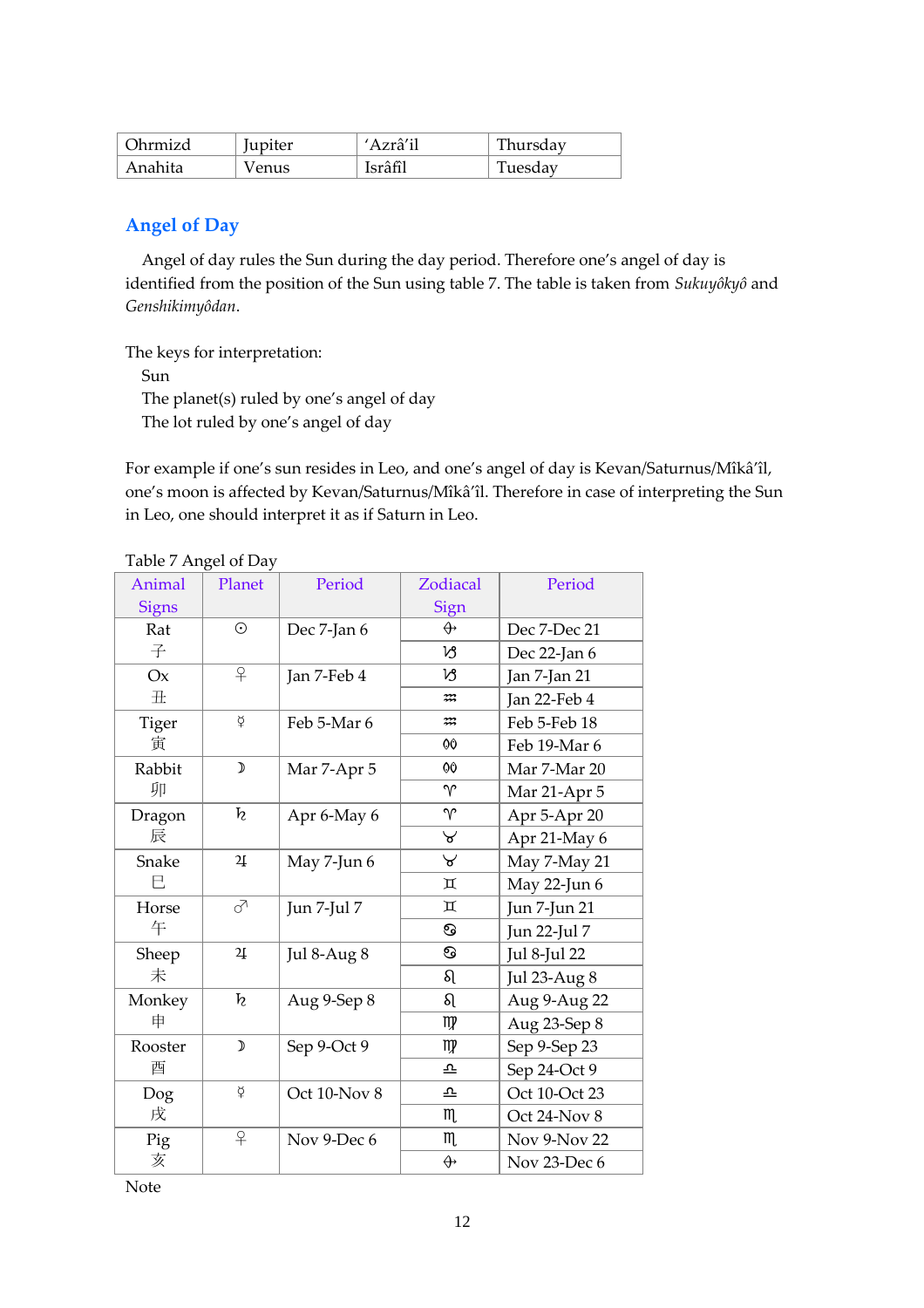Japan & the Central Asia:

☉=Mithra/Hvar, ♀=Anahita, ☿=Tyr, ☽=Mah, ♄=Kevan, ♃=Ohrmizd (Ahura Mazda), ♂=Bahram

Roman Mithraism:

☉=Sol, ♀=Venus, ☿=Mercurius, ☽=Luna, ♄=Saturnus, ♃=Jupiter, ♂=Mars Yezidi:

☉='Azazel, ♀=Jibr'il, ☿=Shemnâ'il, ☽=Dardâ'il, ♄=Mîkâ'îl, ♃='Azrâ'il, ♂=Isrâfîl





Numbers correspond to planets:  $1=③$ ,  $2=④$ ,  $3=②$ ,  $4=③$ ,  $5=$   $\hbar$ ,  $6=$   $4$ ,  $7=$   $\heartsuit$ . They are assigned to Chinese animal signs symmetrically with respect to the Rat-Horse  $(7-\ddot{+})$  axis.

# **5. Arabic Parts**

## **5. 1 Clasification**

In Mithra's esoteric astrology, the Arabic parts are classified into two categories.

## **5. 2 Category 1: Lots**

Here are the parts which belong to the first category. They are called lot (pars) s and play important role in shaping one's nativity.

| Lot              | Formula                             | <b>Meaning</b>                     |
|------------------|-------------------------------------|------------------------------------|
| Letter (Simorgh) | $\text{ASC} + (\odot - \mathbb{D})$ | Spiritual guide                    |
| Pearl            | ASC+ $( \mathbb{D} - \odot )$       | Material fortune                   |
| Rod of Caduceus  | ASC+ $(\frac{6}{7}-\odot)$          | Wisdom, advice                     |
| Cup              | $ASC+(9-©)$                         | Romance, loved from                |
| Sword            | $ASC+(o^{\overline{\wedge}-\odot})$ | Courage                            |
| Pomegranate      | $\text{ASC}+(2\text{I}-\odot)$      | Health, victory                    |
| Hourglass        | ASC+ $(k-\odot)$                    | Karmic reword, compensation        |
| Thunder          | $\text{ASC}+( \frac{H}{H}-\odot )$  | Innovation, reform, radical change |

Table 8 Lots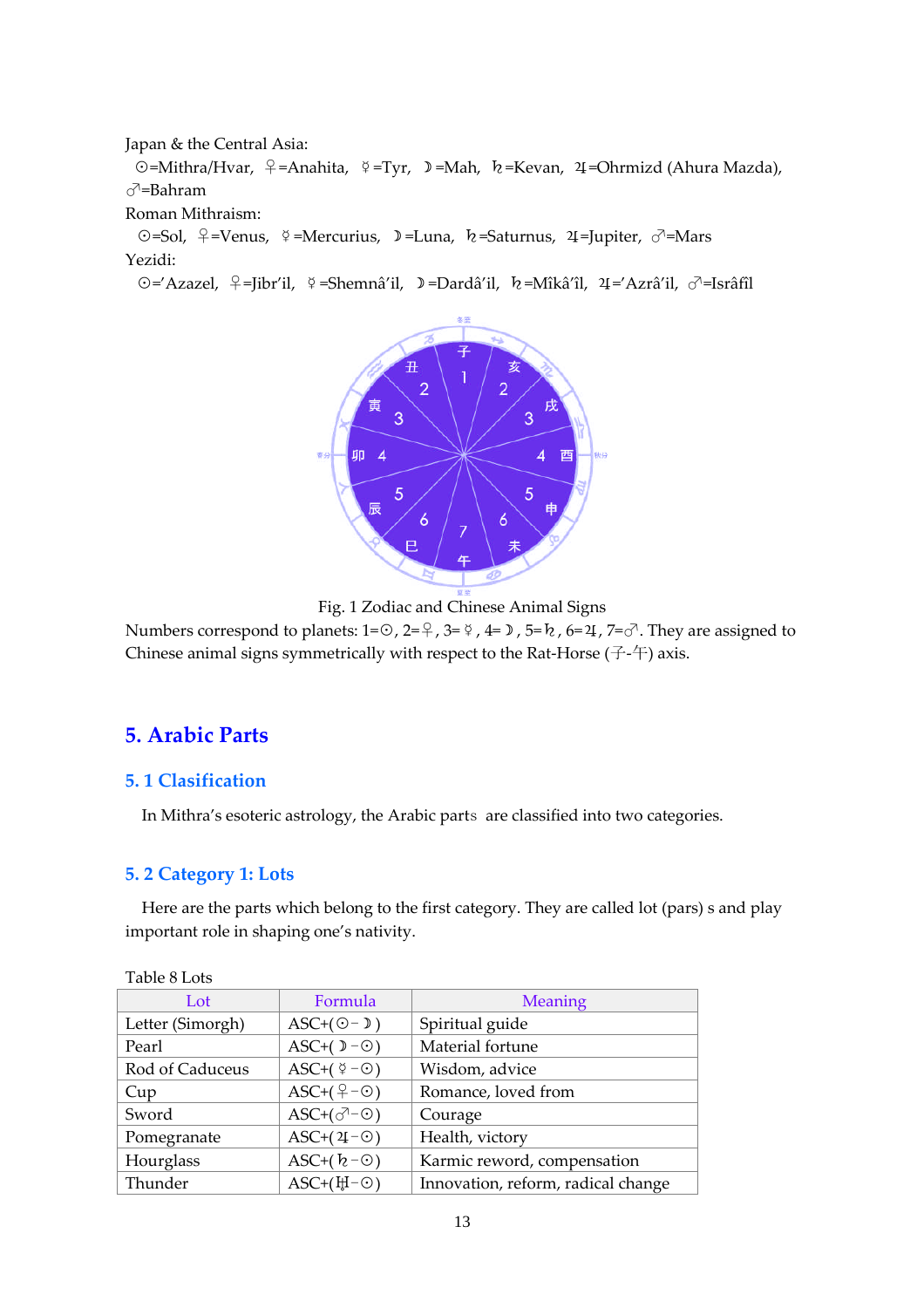| Trident | $\text{ASC}+(\Psi-\odot)$ | Mystic chance, ideals           |
|---------|---------------------------|---------------------------------|
| Hammer  | $\text{ASC}+(B-\odot)$    | Solidarity, focus of will power |

## **5. 3 Category 2**

The rests of the Arabic parts belong to this category. They amount hundred and more. They are used in future prediction in detail. They are used in combination with Sabian symbols and degree symbolism of Iranian calendar (Progression, Arc and Transit). Mithra's esoteric astrology uses the following texts:

Abû Ma'šar. *The Abbreviation of the Introduction to Astrology (Kitab al-mudkhal al-kabîr ilâ ahkâm al-nugûm)* Guido Bonatus. *The Astrologer's Guide (Anima Astrologiae)* Robert Zoller. *The Arabic Parts in Astrology*

# **6. Natal Chart**

### **6. 1 Elementary Use**

The natal chart is cast using the equal house system. Fig. 1 is a sample chart generated by MIIBOAT-Tool\*.



Fig. 2 A Sample Chart

Mithra's esoteric astrology recommends equal house system, however, it is of course possible to use other house systems.

\*MIIBOAT-Tool: [This is famous astrological software designed and developed by](http://homepage2.nifty.com/Mithra/Kana_Okaniwa_Profile.pdf) Kana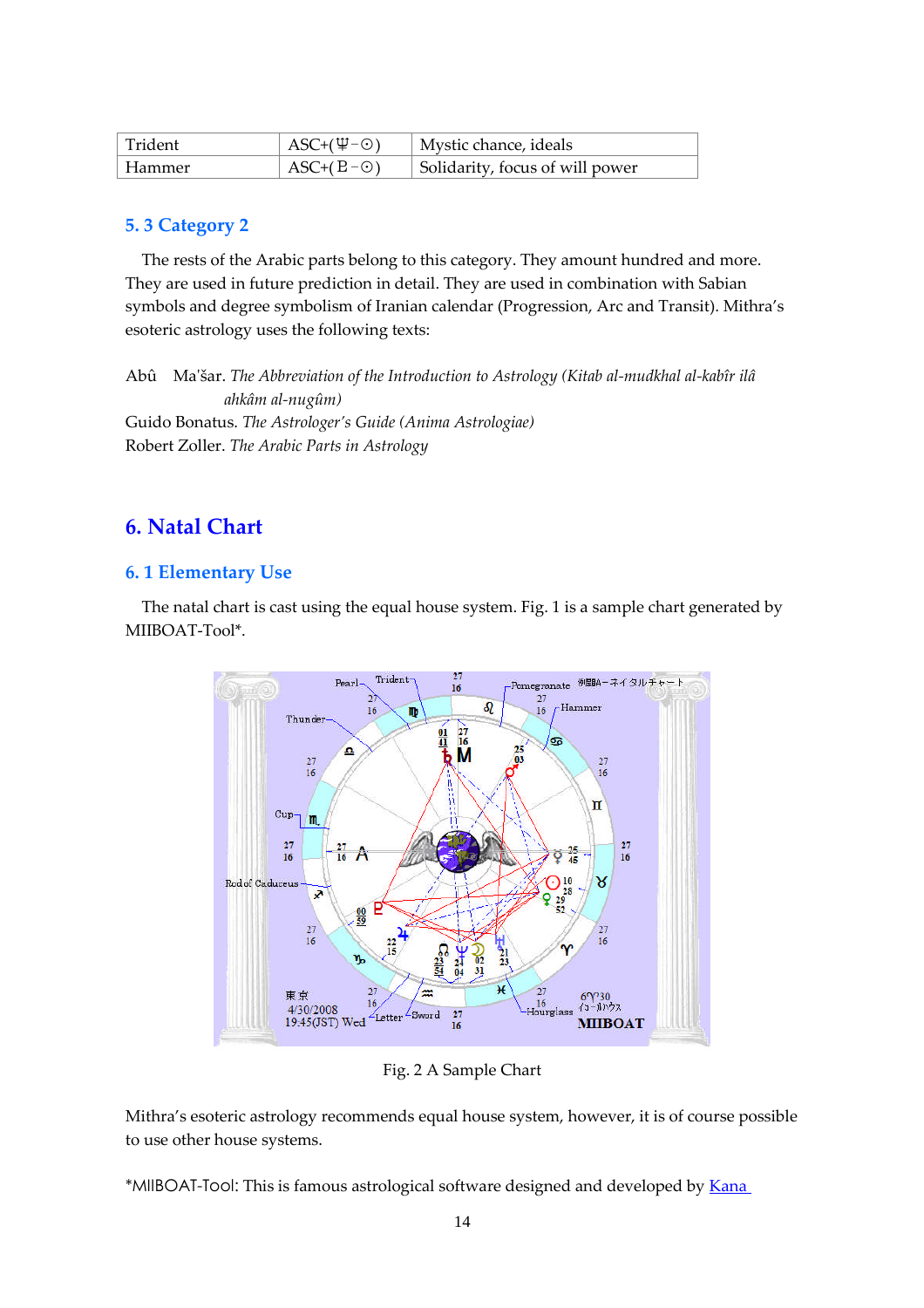## OKANIWA.

## **6. 2 Advanced Use**

Three charts are cast for night, dawn and day respectively.

| <b>Table 9 Three Charts</b> |
|-----------------------------|
|-----------------------------|

|                 | <b>Night Chart</b> | Dawn Chart                       | Day Chart           |
|-----------------|--------------------|----------------------------------|---------------------|
| Ruling angels   | Angel of night     | Angels of dawn                   | Angel of day        |
| Focus           | Astral body        | Mental body                      | Buddhic body        |
| Key             | Moon               | Ascendant                        | Sun                 |
|                 |                    | Pearl (POF)                      |                     |
| Age             | From 0 to 21       | From 22 to $42$                  | From 43 on          |
| House System    | Equal              | Equal                            | Equal               |
| (Recomendation) |                    | (Ascendant is $0^{\circ}$ of the | (Ascendant is Aries |
|                 |                    | sign where POF                   | $0^\circ$ .)        |
|                 |                    | resides.)                        |                     |

# **7. Life Cycle Table**

In the delineation of a natal chart the life cycle table is used (Table 10). One sign seven years system, which is a Mithraic variation of so-caled profection, is adopted to make the table.

|  |  |  | Table 10 Life Cycle Table of the Sample Chart 1 |
|--|--|--|-------------------------------------------------|
|  |  |  |                                                 |

| <b>Three</b> | Ages      |               |                           | <b>Natal Chart</b>   |                         |
|--------------|-----------|---------------|---------------------------|----------------------|-------------------------|
| Periods      |           | <b>Signs</b>  | Planets                   | Lots                 | <b>Four Angels</b>      |
|              |           |               |                           |                      | of Fate                 |
| Night        | $0 - 7$   | Sagittarius   |                           | Caduces Shemnâ'il    | Angel of Night:         |
|              | 8-14      | Capricorn     | <b>E'Azazel</b>           |                      | Shemnâ'il               |
|              |           |               | 24 Azra'il                |                      |                         |
|              | $15 - 21$ | Aquarius      | $\Psi$ Azra'il            | Letter Dardâ'il      | Ruler:                  |
|              |           |               |                           | <b>Sword Israfil</b> | Mercury                 |
| Dawn         | $22 - 27$ | <b>Pisces</b> | <sup>D</sup> Dardâ'il     | Hourglass Mika'il    | Angels of Dawn:         |
|              |           |               | <b>H</b> Israfil          |                      | 1 <sup>st</sup> Jibr'il |
|              | 28-35     | Aries         |                           |                      | 2 <sup>nd</sup> Jibr'il |
|              | 36-42     | <b>Taurus</b> | ⊙'Azazel                  |                      |                         |
|              |           |               | $\frac{1}{2}$ Jibr'il Own |                      | Ruler:                  |
|              |           |               | ⊈ Shemnâ'il               |                      | Venus                   |
| Day          | 43-49     | Gemini        |                           |                      | Angel of Day:           |
|              | 50-56     | Cancer        | $\sqrt{3}$ Israfil        | Hammer 'Azazel       | 'Azazel                 |
|              | 57-63     | Leo           |                           | Pome. 'Azra'il       |                         |
|              |           |               |                           |                      | Ruler:                  |
|              | 64-70     | Virgo         | k Mika'il                 | Pearl 'Azazel        | Sun                     |
|              |           |               |                           | Trident 'Azra'il     |                         |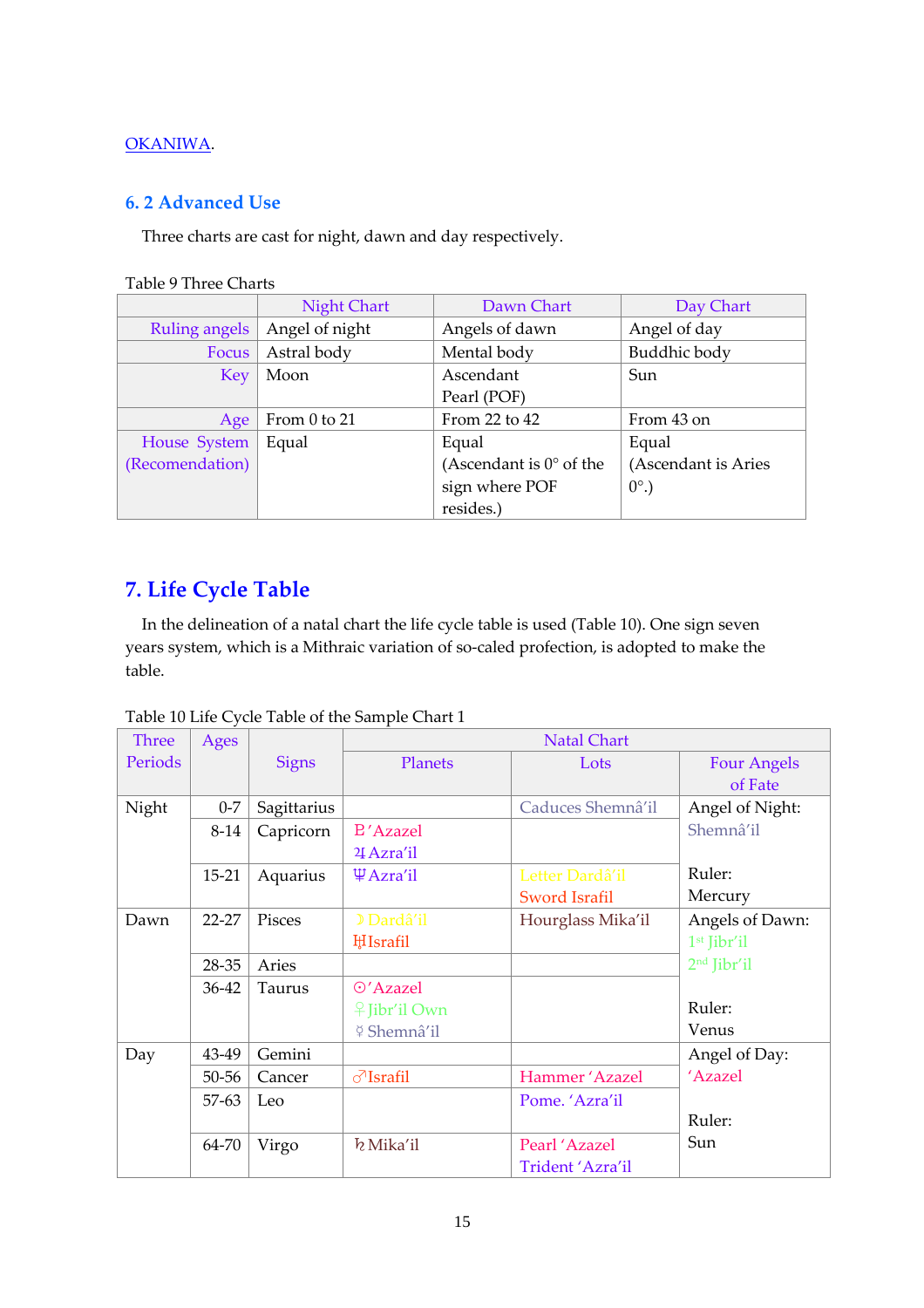| 71.77<br>$1 - \ell$ | Libra   | <b>TIME</b><br>- hunder '<br><b>Israfil</b> |  |
|---------------------|---------|---------------------------------------------|--|
| $78-84$             | Scorpio | [ibr'i]<br>ำบา                              |  |

# **8. Aspects**

### **Indic Influence**

In Sassanid Persian astrology aspects of Jyotiṣa (Vedic astrology) are widely used. It also gave influence on Japanese and Chinese astrology. However, Mithra's esoteric astrology recommends to use only western aspects for beginners. Jyotiṣa aspects are for advanced use.

#### **Kinds of Aspects**

There are two kinds of aspects, major and minor aspects. Major aspects are conjunctions, sextile, square, trine and opposition. Minor aspects are quintile, sesquiquadrate, inconjunction and others (semi-sextile, semi-square, biquintile). Their meanings and orbs are the same as modern western astrology.

| Aspects        | <b>Degrees</b> | <b>Meanings</b>                                       |  |
|----------------|----------------|-------------------------------------------------------|--|
| Conjunction    | $\Omega$       | Intensifying the effects of the involved planets.     |  |
|                |                | Most powerful.                                        |  |
| Sextile        | 60             | Compatibility and harmony.                            |  |
| Quintile       | 72             | Moderately beneficial.                                |  |
| Square         | 90             | Intensifying to the extent that it becomes stressful. |  |
|                |                | Powerful.                                             |  |
| <b>Trine</b>   | 120            | Most beneficial. Harmony, ease, beneficial.           |  |
| Sesquiquadrate | 135            | Somewhat stressful.                                   |  |
| Inconjunction  | 150            | Difficulty and stress.                                |  |
| Opposition     | 180            | Tension, conflict, confrontation. Powerful.           |  |

#### Table 11 Aspects

#### **Aspect Patterns**

Grand cross, grand trine, T-square and yod are used in chart analysis.

## **I-Ching Conversion**

In Mithra's esoteric astrology I-Ching conversion is frequently used in interpretation of planetary aspects. For example, in case of interpreting Moon- Mars aspect, 42 Augmenting 益 yì  $\Xi\Xi$  and Persevering 恆 héng  $\Xi\Xi$  is referred. In case of Sun-Mercury aspect, 35 Prospering 晉 jìn **☲☷**, 36 Brightness Hiding 明夷 míng-yí **☷☲**, 12 Obstruction 否 pǐ**☰☷**, 11 Pervading 泰 tài  $\mathbf{H} \equiv \mathbf{I}$  are referred. Whether to take posiive meaning or negative meaning depends upon the nature of aspect. Conjunction, sextile and trine will emphasis positive meaning. Opposition and square emphasis negative meaning..

In order to convert planets into I-Ching Hexagram, Mithra's esoteric astrology splits the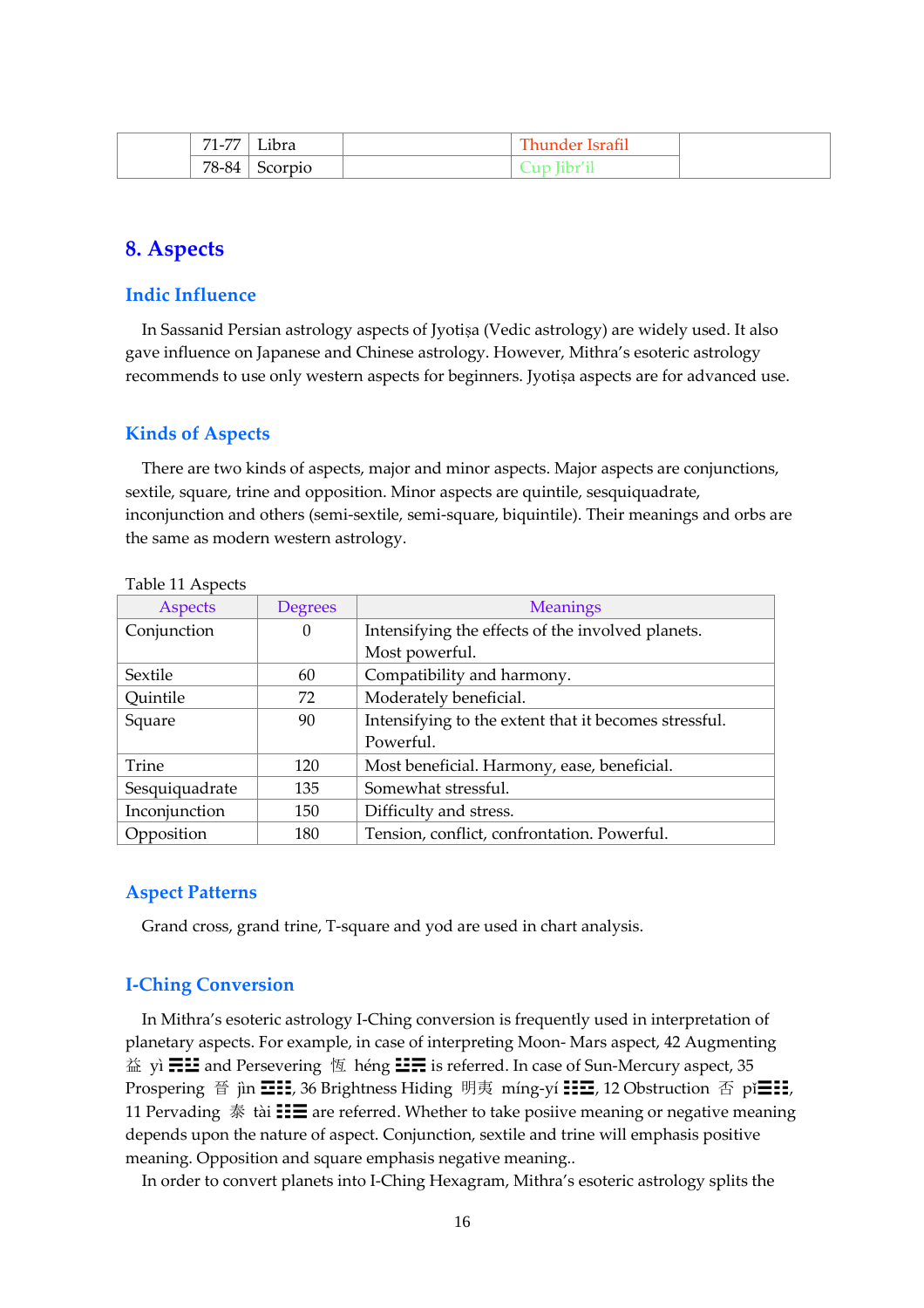Sun into the ordinary Sun and the central spiritual Sun, and thinks Mithra presides the central spiritual Sun, and Ahriman/'Azazel/Sol presides the ordinary Sun.

| Tubic 12 I Hillorum beven of minimum in Fernig |                   |                     |           |             |                                             |
|------------------------------------------------|-------------------|---------------------|-----------|-------------|---------------------------------------------|
| Seven                                          | Trans-            | Japan & the         | Roman     | Yezidi      | I-Ching                                     |
| Planets                                        | <b>Saturnians</b> | <b>Central Asia</b> | Mithraism |             | Hexagram                                    |
| C. S. Sun                                      |                   | Mithra              | Mithras   | Hakk-Mithra | $\equiv$ Qián $E$ Heaven                    |
| Sun                                            | Pluto             | Ahriman             | Sol       | 'Azazel     | $\Xi$ Lí 離 Fire                             |
| Moon                                           |                   | Mah                 | Luna      | Dardâ'il    | $\Xi$ Xùn 巽 Wind                            |
| Mars                                           | Uranus            | Bahram              | Mars      | 'Israfil    | <b>三</b> Zhèn 震 Thunder                     |
| Mercury                                        |                   | Tyr                 | Mercurius | Shemnâ'il   | $\equiv$ Kūn $#$ Earth                      |
| Jupiter                                        | Neptune           | Ohrmizd             | Jupiter   | Azra'il     | <b><math>\frac{1}{2}</math></b> Kan 坎 Water |
| Venus                                          |                   | Anahita             | Venus     | Jibri'l     | $\equiv$ Duì $\oplus$ Lake                  |
| Saturn                                         |                   | Kevan               | Saturn    | Mika'il     | <b><math>\Xi</math></b> Gèn 艮 Mountain      |

Table 12 Primordial Seven of Mithraism in I-Ching

# **9. Degree Symbolism**

# **Achaemenid Calendar**

Mithra's esoteric astrology uses Achaenid calendar as its basis of degree symbolism. According to our interpretation, each Zodiacal sign is divided into two phase. The first half (1-14 degree) is the phase of descent into matter, the second half is the phase of ascension.

| Phase | Degrees (Days) | <b>Meaning</b>         |  |
|-------|----------------|------------------------|--|
|       | $1 - 7$        | Creation of man.       |  |
|       | $8-14$         | Nurturing of man.      |  |
| Ш     | $15-22$        | Spiritual Guiding man. |  |
| ΙV    | $23 - 30$      | Spiritual Reward.      |  |

Table 13 Four Phases of 30 Degrees (Days)

In table 12 Ohrmizd (Ahura Mazda) stands at the 1<sup>st</sup> day of a month, for he is Lord God of Zoroastrians, and hi is the beginning. Mithra stands in the center of a month (15 and 16 degree/day), for he is Lord God of Mithraists and according to Mithraic tradition he always stands in the center. In the Chaldean order of planets (Moon, Mercury, Venus, Sun, Mars, Jupiter, Saturn), the Sun , which is Mithra's planet, stands in the center as well.

Table 14 Degree Symbolism of a Zodiacal Sign according to Iranian Calendar

| Degree        | Gods                 | <b>Notes</b>                                                                                         |
|---------------|----------------------|------------------------------------------------------------------------------------------------------|
| (Day)         |                      |                                                                                                      |
| 1             | Ohrmizd (Primal Man) | Spiritual essence of human beings. Particle of Light<br>明性, seed. Beginning of descent into material |
|               |                      | world, âtmic body. 0 The Fool in Tarot.                                                              |
| $\mathcal{P}$ | Bahman               | Consciousness, Awakening. Buddhic body. IX The                                                       |
|               |                      | Hermit in Tarot.                                                                                     |
|               | Asha                 | Overcoming of temptation of evil. Mentalic body.                                                     |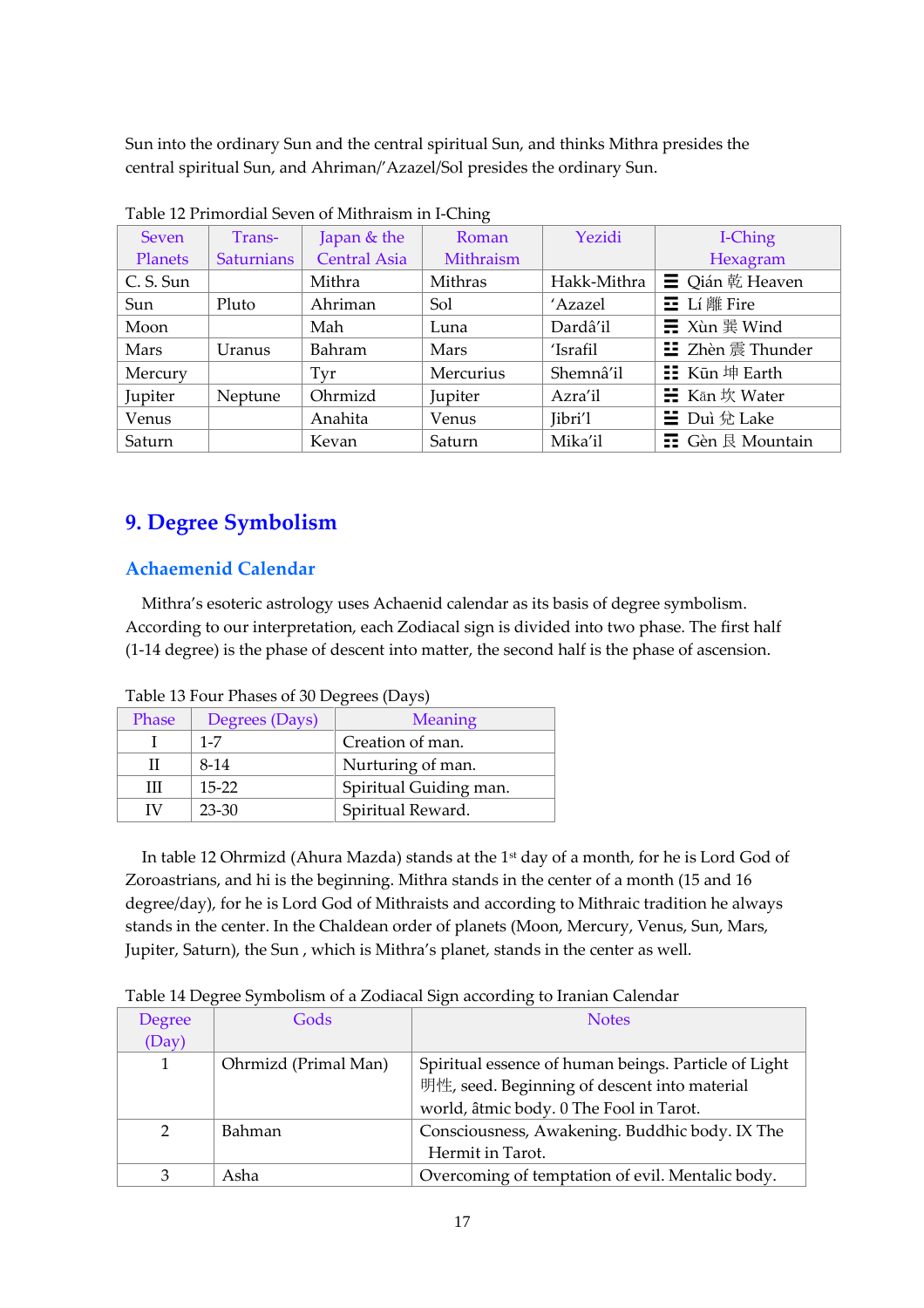|                |                   | VIII Strength in Tarot.                                             |
|----------------|-------------------|---------------------------------------------------------------------|
| $\overline{4}$ | Shahrevar         | Having ideal, Upholding ideal. Higher mentalic                      |
|                |                   | body. IV The Emperor in Tarot.                                      |
| 5              | Armaiti           | Nurturing, protection, womb. Physical body. Queen                   |
|                |                   | of Pentacles of Tarot.                                              |
| 6              | Haurvatat         | Water, astral, health. Astral body. 9 of Cups in                    |
|                |                   | Tarot.                                                              |
| 7              | Ameredat          | Vital energy, immortality, purification. Ether body.                |
|                |                   | 3 of Pentacles in Tarot.                                            |
| 8              | Co-creator Atar   | Degree of Integration. Beginning of the second                      |
|                |                   | phase of descent.                                                   |
| 9              | Atar              | Sacred fire, fire of creation. 1 of Wands in Tarot.                 |
|                |                   | Homa 大護摩 (Fire festival)                                            |
| 10             | Aban (Anahita)    | Water, river, lake, fountain, property, material                    |
|                |                   | prosperity. 1 of Cups in Tarot. Goddess of Venus.                   |
| 11             | Hvar              | The Sun, support to day consciousness. 6 of Wands                   |
|                |                   | in Tarot.                                                           |
| 12             | Mah               | The Moon, support to night                                          |
|                |                   | consciousness(unconsciousness). XVIII The Moon                      |
|                |                   | in Tarot.                                                           |
| 13             | Tishtrya          | Rain, Sirius, Star of Bethlehem. God of Mercury.                    |
|                |                   | XVII Star in Tarot.                                                 |
| 14             | Gosh              | Great sacrifice. One dies for many. XII The Hanged<br>Man in Tarot. |
| 15             | Co-creator Mithra | Degree of Integration. Beginning of Ascension.                      |
| 16             | Mithra            | Love and friendship, promise of resurrection,                       |
|                |                   | Messiah God. I The Magician, V The Hierophant, VI                   |
|                |                   | The Lovers and XIX The Sun in Tarot.                                |
| 17             | Sraosha           | Guidance, advice, help, letter, enlightenment. XIV                  |
|                |                   | Temperance in Tarot.                                                |
| 18             | Rashnu            | Karma, the law of cause and effect. XIII Death in                   |
|                |                   | Tarot.                                                              |
| 19             | Farvardin         | Favor from ancestors.                                               |
| 20             | Bahram            | Victory, breakthrough, overcome. God of Mars. VII                   |
|                |                   | The Chariot in Tarot.                                               |
| 21             | Ram               | Harmony, peace, music, dance and rhythm. 4 of                       |
|                |                   | Wands in Tarot.                                                     |
| 22             | Wata              | 1 of Swords, XX Judgment in Tarot.                                  |
| 23             | Co-creator Dene   | Degree of integration. Beginning of the second                      |
|                |                   | phase of ascension.                                                 |
| 24             | Dene              | Simorgh, Great Goddess Div 無極聖母. II The High                        |
|                |                   | Priestess in Tarot.                                                 |
| 25             | Ashi              | Favor, richness. Goddess of Fortune. X Wheel of                     |
|                |                   | Fortune in Tarot.                                                   |
| 26             | Arshtat           | Bakance, harmony, equilibrium. XI Justice in Tarot.                 |
| 27             | Asman             | Heaven.                                                             |
| 28             | Zamyat            | Earth. III The Empress in Tarot.                                    |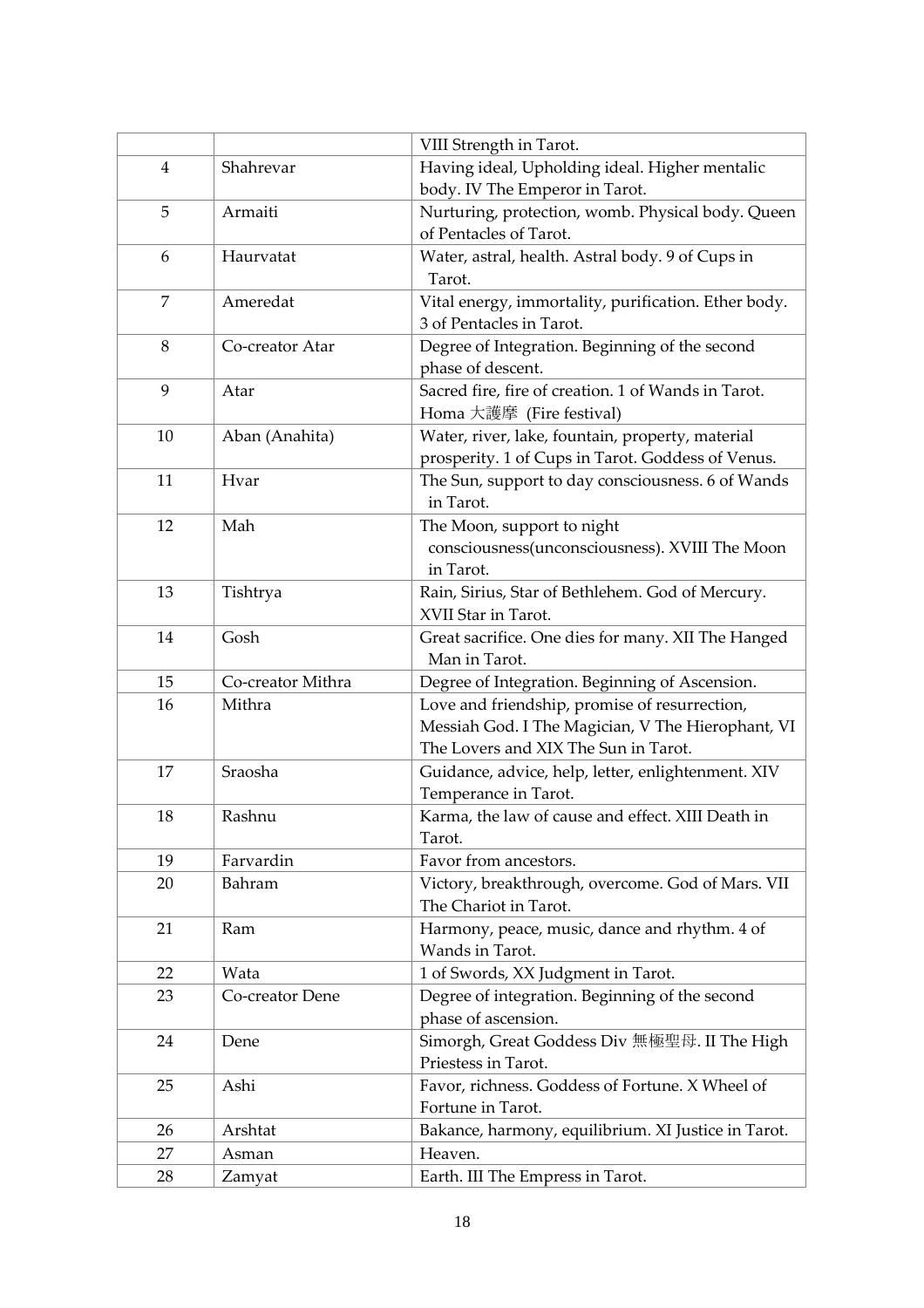| 29 | Manthra | Manthra, prayer.                                    |
|----|---------|-----------------------------------------------------|
| 30 | Asman   | Returning to the Root (Hakk). End of a cycle. XXI   |
|    |         | The World in Tarot.                                 |
| 31 | Zurwan  | Eterniry, Hakk, Land of Light, transcendence. Rest. |
|    |         | Preparation for the next cycle.                     |

Note: 31 represents 31th day of a Month.

# **Sabian Symbols**

In Mithra's esoteric astrology modern Sabian symbols are also used. They are incorporated into prediction techniques (Progression, Arc and, Transit) using Arabic parts.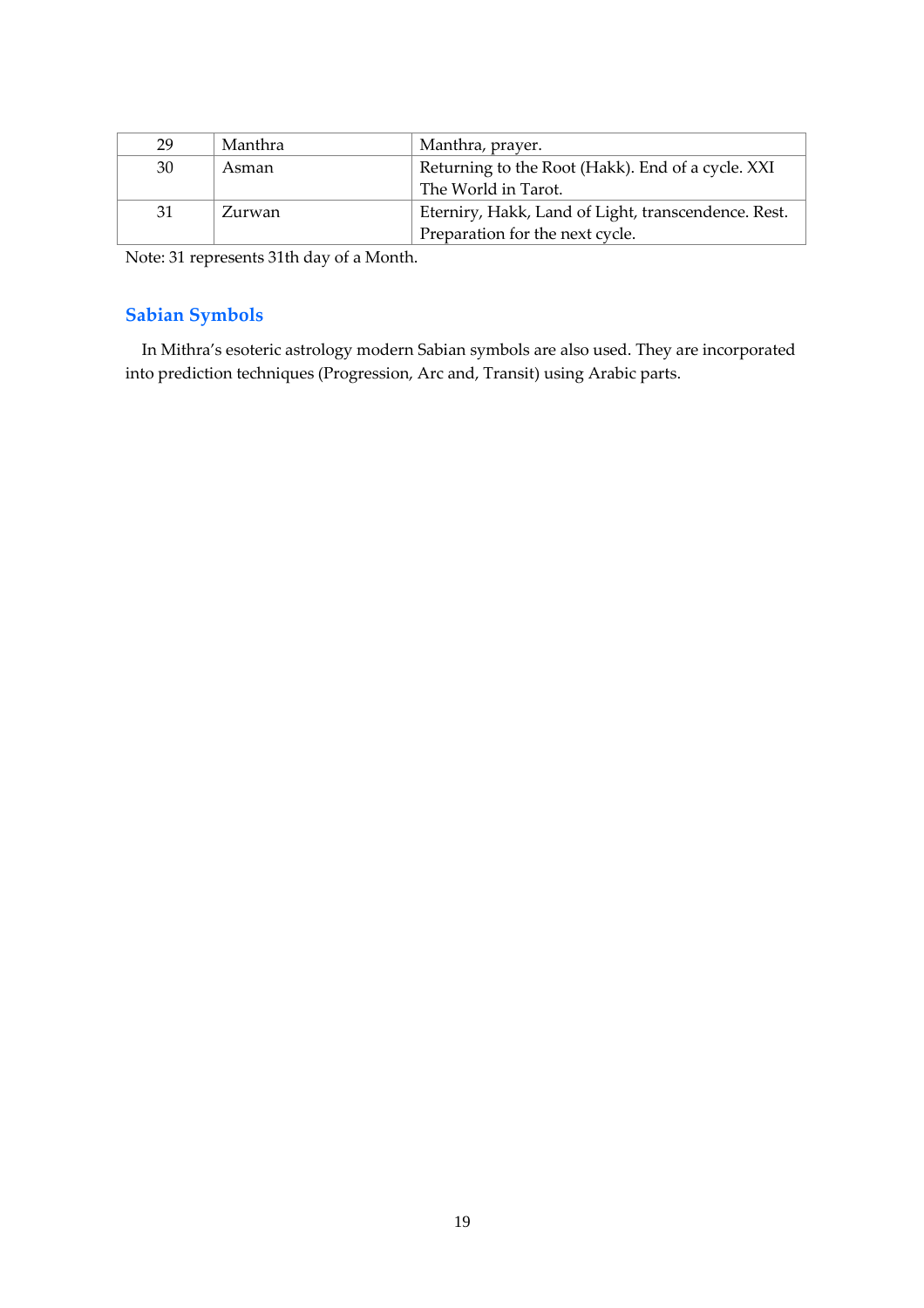# **Appendix: Internet Service**

The internet service of Mithra's esoteric astrology started in July 2008. It is presented by six major providers in Japan: Yahoo! Japan, @nifty, ocn(NTT), goo(NTT), Biglobe and So-net(Sony).

# **URL**

**Yahoo! Japan**

[https://login.yahoo.co.jp/config/login\\_verify2?.src=fortune&.done=http://charge.fortune.ya](https://login.yahoo.co.jp/config/login_verify2?.src=fortune&.done=http://charge.fortune.yahoo.co.jp/mkb/mitora/ta10/index.html) [hoo.co.jp/mkb/mitora/ta10/index.html](https://login.yahoo.co.jp/config/login_verify2?.src=fortune&.done=http://charge.fortune.yahoo.co.jp/mkb/mitora/ta10/index.html)

**@nifty**

[http://uranai.nifty.com/cs/catalog/uranai\\_menu/service/1.htm?t1=service00287](http://uranai.nifty.com/cs/catalog/uranai_menu/service/1.htm?t1=service00287)

**ocn (NTT)**

<http://payon.svc.ocn.ne.jp/mitora/>

**goo (NTT)**

<http://fortune.goo.ne.jp/mitora/>

**Biglobe**

<http://web.uranai-gogo.com/biglobe/mitora/>

**So-net (Sony)**

<http://www.so-net.ne.jp/mkb/mitora/>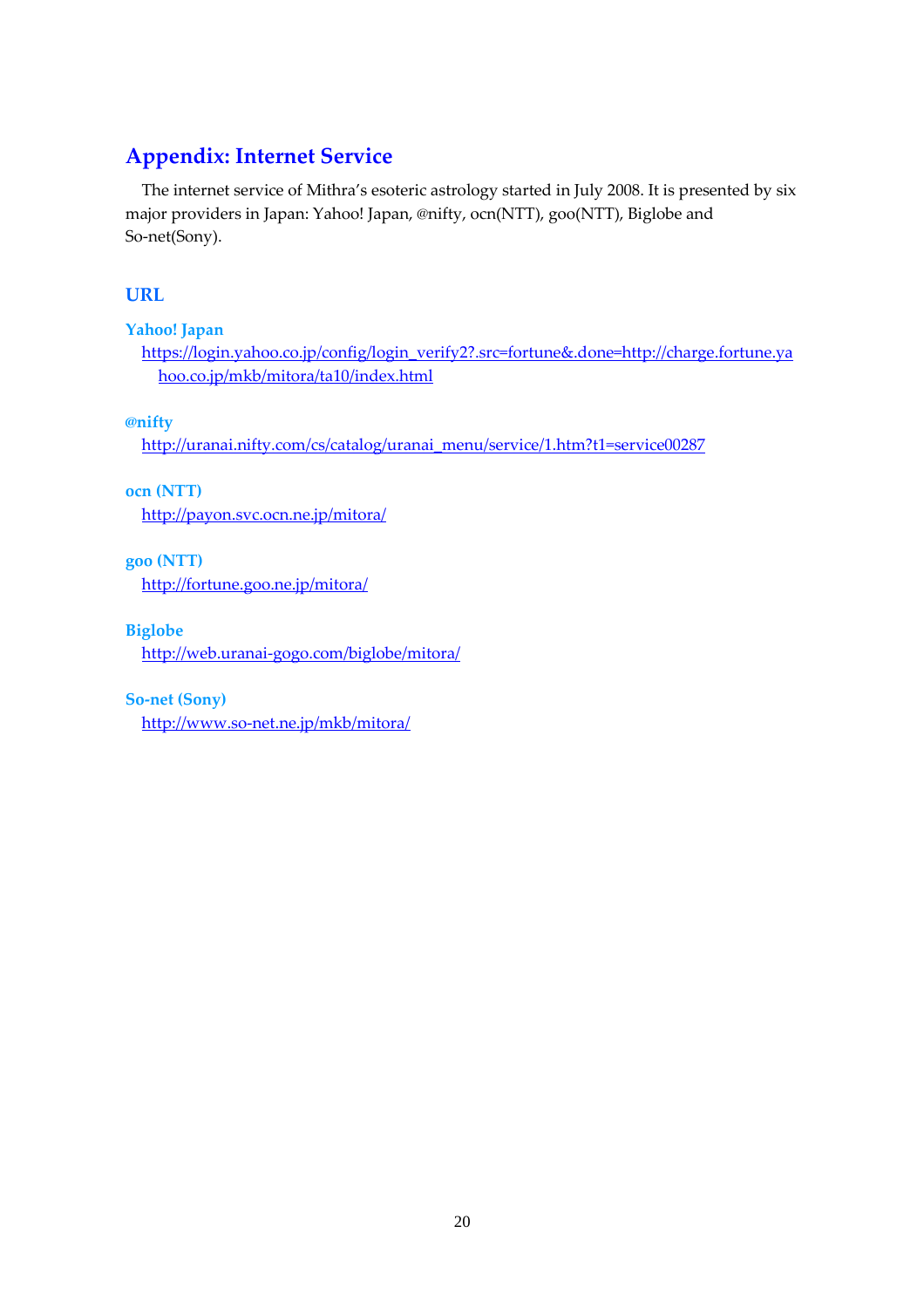# **Bibliography**

## **Japanese and Chinese Sources**

Amoghavajra. *Sukuyôkyô* (extracts), in Tojo Masato. *Qewl –Holy Book of Mithra*, MIIBOAT Books, 2006 Walters, Derek. *Chinese Astrology*, the Aquarian Press, 1987

## **Iranian Sources**

Jamshidi, Jamshid, Dr. *farhang-e iran*, Osaka, Japan, 2005 Ma'šar, Abû. *Kitâb al-Milal wa-d-Duwal* \_\_\_\_\_\_\_\_\_\_\_ *Kitab al-mudkhal al-kabîr ilâ ahkâm al-nugûm* \_\_\_\_\_\_\_\_\_\_\_ *On Historical Astrology, The Book of Religions and Dynasties (On the Great Conjunctions), 2 vols*,Brill, 2000 \_\_\_\_\_\_\_\_\_\_\_ *The Abbreviation of the Introduction to Astrology Together with the Medieval Latin Translations of Adelard of Bath*, E. J. Brill, 1994 Tojo, Masato ed. and trans. *Ketab-e haftan (haft sirr)* in Qewl –Holy Book of Mithra, MIIBOAT Books, 2006 \_\_\_\_\_\_\_\_\_\_\_ ed. And trans. *Ketab-e navan haftan (haft sirr)* in Qewl –Holy Book of Mithra, MIIBOAT Books, 2006

# **Hellenistic Sources**

| Copenhaver, Brian P. Hermetica, Cambridge University Press, 1992                             |
|----------------------------------------------------------------------------------------------|
| Everard, John. The Divine Pymander of Hermes, Wizard Bookshelf, San Diego, 1994 (1650)       |
| Manilius. Astronomica, Loeb Classical Library, Harvard University Press, 1977                |
| Maternus, Julius Firmicus. Matheseos Libri VIII, Astrology Classics, 1975                    |
| Matheseos (extracts), in Tojo Masato. Qewl -Holy Book of Mithra, MIIBOAT Books,              |
| 2006                                                                                         |
| Plato. IX Timaeus, Critias, Cleitophon, Menexenus, Epistles, Loeb Classical Library, Harvard |
| University Press, 1989 (1942)                                                                |
| Timaeus (extracts), in Tojo Masato. Qewl -Holy Book of Mithra, MIIBOAT Books,                |
| 2006                                                                                         |
| Ptolemy. Tetrabiblos, Loeb Classical Library, Harvard University Press, 1980 (1940)          |
| Scott, Walter. Hermetica, Shambhala Publications, Inc., 1993(1924)                           |
| "Latin Asclepius I-III", in Hermetica, Shambhala Publications, Inc., 1993 (1924)             |

# **Iranian Calendar**

Bickerman, Elias J. "Notes on Seleucid and Parthian Chronology". Berytus 8: 73–84, 1943 Belardi, Walter. Studi Mithraici <sup>e</sup> Mazdei, Rome, 1977

"Mithra 'Arbeiter' and 'Rex"", in Ugo Bianchi ed. Mysteria Mithrae,

Roma-Ostia 28-31 March 1978, E. J. Brill, 1979

Boyce, Mary ed. And trans. *Textual Sources for the Study of Zoroastrianism*, The University of Chicago Press, 1984

Hinz, W. Neue Wege im Altpersischen, Wiesbaden, 1973, pp. 64-70.